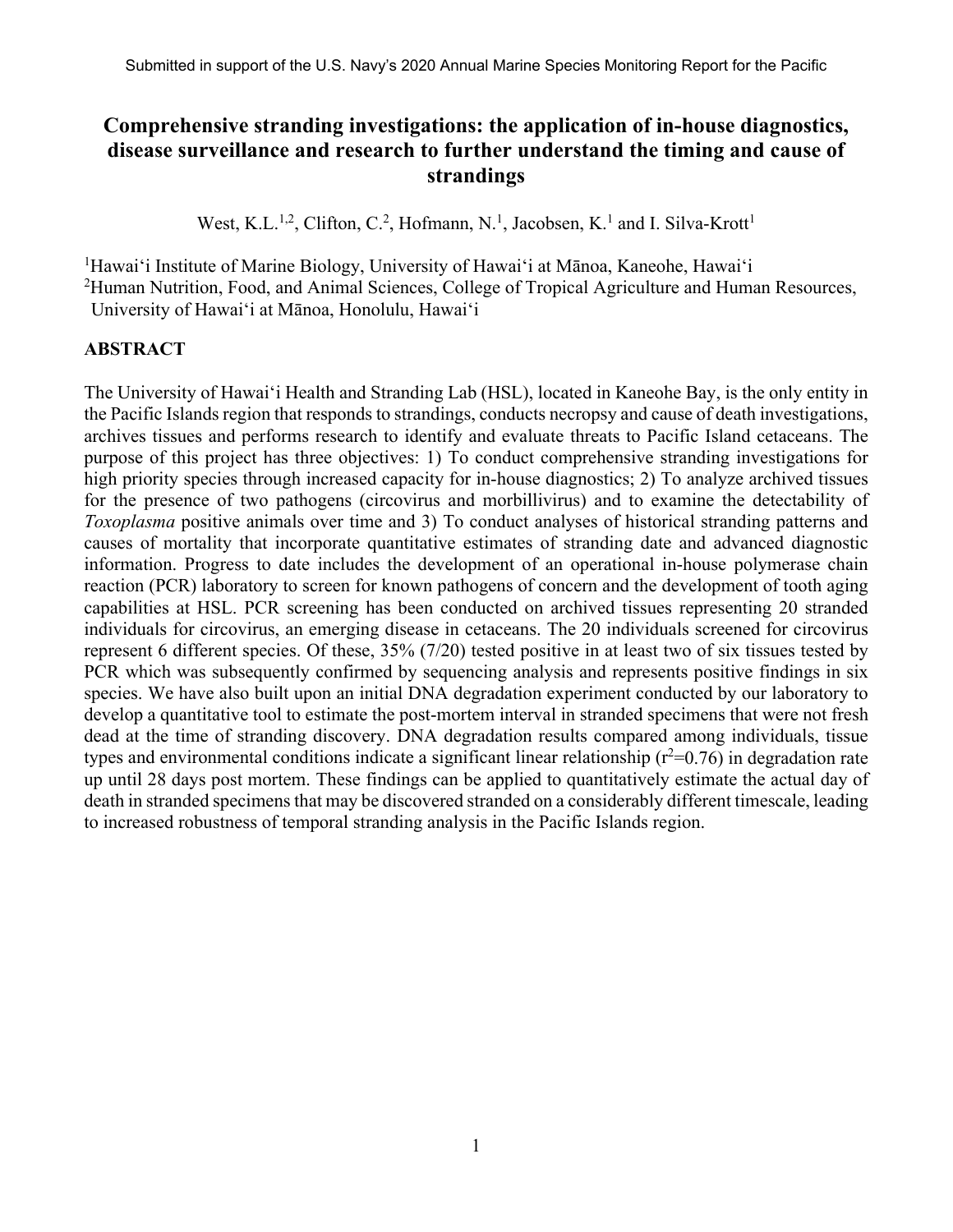| Submitted in support of the U.S. Navy's 2020 Annual Marine Species Monitoring Report for the Pacific                                                                                                                                                                                                                                                                                                                                                                                                                                                                                                                                                                                                                                                                                                                                                                                                                                                                                                                                                                                                                                                                                                                                                                                                                                                                                                                                                                                                                                                                                                                                                                                                                                                                                                                                                                                        |                                                                 |  |  |  |  |
|---------------------------------------------------------------------------------------------------------------------------------------------------------------------------------------------------------------------------------------------------------------------------------------------------------------------------------------------------------------------------------------------------------------------------------------------------------------------------------------------------------------------------------------------------------------------------------------------------------------------------------------------------------------------------------------------------------------------------------------------------------------------------------------------------------------------------------------------------------------------------------------------------------------------------------------------------------------------------------------------------------------------------------------------------------------------------------------------------------------------------------------------------------------------------------------------------------------------------------------------------------------------------------------------------------------------------------------------------------------------------------------------------------------------------------------------------------------------------------------------------------------------------------------------------------------------------------------------------------------------------------------------------------------------------------------------------------------------------------------------------------------------------------------------------------------------------------------------------------------------------------------------|-----------------------------------------------------------------|--|--|--|--|
| <b>REPORT DOCUMENTATION PAGE</b>                                                                                                                                                                                                                                                                                                                                                                                                                                                                                                                                                                                                                                                                                                                                                                                                                                                                                                                                                                                                                                                                                                                                                                                                                                                                                                                                                                                                                                                                                                                                                                                                                                                                                                                                                                                                                                                            | <b>Form Approved</b><br>OMB No. 0704-0188                       |  |  |  |  |
| Public reporting burden for this collection of information is estimated to average 1 hour per response, including the time for reviewing instructions, searching data sources,<br>gathering and maintaining the data needed, and completing and reviewing the collection of information. Send comments regarding this burden estimate or any other aspect of this collection<br>of information, including suggestions for reducing this burden to Washington Headquarters Service, Directorate for Information Operations and Reports,<br>1215 Jefferson Davis Highway, Suite 1204, Arlington, VA 22202-4302, and to the Office of Management and Budget,<br>Paperwork Reduction Project (0704-0188) Washington, DC 20503.<br>PLEASE DO NOT RETURN YOUR FORM TO THE ABOVE ADDRESS.                                                                                                                                                                                                                                                                                                                                                                                                                                                                                                                                                                                                                                                                                                                                                                                                                                                                                                                                                                                                                                                                                                          |                                                                 |  |  |  |  |
| <b>2. REPORT TYPE</b><br>1. REPORT DATE (DD-MM-YYYY)<br>01-15-2021<br>Monitoring report                                                                                                                                                                                                                                                                                                                                                                                                                                                                                                                                                                                                                                                                                                                                                                                                                                                                                                                                                                                                                                                                                                                                                                                                                                                                                                                                                                                                                                                                                                                                                                                                                                                                                                                                                                                                     | 3. DATES COVERED (From - To)                                    |  |  |  |  |
| <b>4. TITLE AND SUBTITLE</b><br>COMPREHENSIVE STRANDING INVESTIGATIONS: THE<br>APPLICATION OF IN-HOUSE DIAGNOSTICS, DISEASE                                                                                                                                                                                                                                                                                                                                                                                                                                                                                                                                                                                                                                                                                                                                                                                                                                                                                                                                                                                                                                                                                                                                                                                                                                                                                                                                                                                                                                                                                                                                                                                                                                                                                                                                                                 | <b>5a. CONTRACT NUMBER</b><br>N62473-20-2-0001                  |  |  |  |  |
| SURVEILLANCE AND RESEARCH TO FURTHER UNDERSTAND<br>THE TIMING AND CAUSE OF STRANDINGS                                                                                                                                                                                                                                                                                                                                                                                                                                                                                                                                                                                                                                                                                                                                                                                                                                                                                                                                                                                                                                                                                                                                                                                                                                                                                                                                                                                                                                                                                                                                                                                                                                                                                                                                                                                                       | <b>5b. GRANT NUMBER</b>                                         |  |  |  |  |
|                                                                                                                                                                                                                                                                                                                                                                                                                                                                                                                                                                                                                                                                                                                                                                                                                                                                                                                                                                                                                                                                                                                                                                                                                                                                                                                                                                                                                                                                                                                                                                                                                                                                                                                                                                                                                                                                                             | <b>5c. PROGRAM ELEMENT NUMBER</b>                               |  |  |  |  |
| 6. AUTHOR(S)<br>Kristi L. West<br>Cody Clifton<br>Nicholas Hofmann                                                                                                                                                                                                                                                                                                                                                                                                                                                                                                                                                                                                                                                                                                                                                                                                                                                                                                                                                                                                                                                                                                                                                                                                                                                                                                                                                                                                                                                                                                                                                                                                                                                                                                                                                                                                                          | <b>5d. PROJECT NUMBER</b>                                       |  |  |  |  |
| Kyra Jacobson<br>Ilse Silva-Krott                                                                                                                                                                                                                                                                                                                                                                                                                                                                                                                                                                                                                                                                                                                                                                                                                                                                                                                                                                                                                                                                                                                                                                                                                                                                                                                                                                                                                                                                                                                                                                                                                                                                                                                                                                                                                                                           | <b>5e. TASK NUMBER</b>                                          |  |  |  |  |
|                                                                                                                                                                                                                                                                                                                                                                                                                                                                                                                                                                                                                                                                                                                                                                                                                                                                                                                                                                                                                                                                                                                                                                                                                                                                                                                                                                                                                                                                                                                                                                                                                                                                                                                                                                                                                                                                                             | 5f. WORK UNIT NUMBER                                            |  |  |  |  |
| 7. PERFORMING ORGANIZATION NAME(S) AND ADDRESS(ES)<br>Naval Undersea Warfare Center Division, Newport<br>1176 Howell Street<br>Newport RI 02841                                                                                                                                                                                                                                                                                                                                                                                                                                                                                                                                                                                                                                                                                                                                                                                                                                                                                                                                                                                                                                                                                                                                                                                                                                                                                                                                                                                                                                                                                                                                                                                                                                                                                                                                             | PERFORMING ORGANIZATION<br>8.<br><b>REPORT NUMBER</b>           |  |  |  |  |
| 9. SPONSORING/MONITORING AGENCY NAME(S) AND ADDRESS(ES)<br>Commander, U.S. Pacific Fleet, 250 Makalapa Dr. Pearl Harbor, HI                                                                                                                                                                                                                                                                                                                                                                                                                                                                                                                                                                                                                                                                                                                                                                                                                                                                                                                                                                                                                                                                                                                                                                                                                                                                                                                                                                                                                                                                                                                                                                                                                                                                                                                                                                 | 10. SPONSOR/MONITOR'S ACRONYM(S)                                |  |  |  |  |
|                                                                                                                                                                                                                                                                                                                                                                                                                                                                                                                                                                                                                                                                                                                                                                                                                                                                                                                                                                                                                                                                                                                                                                                                                                                                                                                                                                                                                                                                                                                                                                                                                                                                                                                                                                                                                                                                                             | <b>11. SPONSORING/MONITORING</b><br><b>AGENCY REPORT NUMBER</b> |  |  |  |  |
| <b>12. DISTRIBUTION AVAILABILITY STATEMENT</b><br>Approved for public release; distribution is unlimited                                                                                                                                                                                                                                                                                                                                                                                                                                                                                                                                                                                                                                                                                                                                                                                                                                                                                                                                                                                                                                                                                                                                                                                                                                                                                                                                                                                                                                                                                                                                                                                                                                                                                                                                                                                    |                                                                 |  |  |  |  |
| <b>13. SUPPLEMENTARY NOTES</b>                                                                                                                                                                                                                                                                                                                                                                                                                                                                                                                                                                                                                                                                                                                                                                                                                                                                                                                                                                                                                                                                                                                                                                                                                                                                                                                                                                                                                                                                                                                                                                                                                                                                                                                                                                                                                                                              |                                                                 |  |  |  |  |
| <b>14. ABSTRACT</b><br>The University of Hawai'i Health and Stranding Lab (HSL), located in Kaneohe Bay, is the only entity in the Pacific<br>Islands region that responds to strandings, conducts necropsy and cause of death investigations, archives tissues and<br>performs research to identify and evaluate threats to Pacific Island cetaceans. The purpose of this project has three<br>objectives: 1) To conduct comprehensive stranding investigations for high priority species through increased capacity for<br>in-house diagnostics; 2) To analyze archived tissues for the presence of two pathogens (circovirus and morbillivirus) and<br>to examine the detectability of Toxoplasma positive animals over time and 3) To conduct analyses of historical stranding<br>patterns and causes of mortality that incorporate quantitative estimates of stranding date and advanced diagnostic<br>information. Progress to date includes the development of an operational in-house polymerase chain reaction (PCR)<br>laboratory to screen for known pathogens of concern and the development of tooth aging capabilities at HSL. PCR<br>screening has been conducted on archived tissues representing 20 stranded individuals for circovirus, an emerging<br>disease in cetaceans. The 20 individuals screened for circovirus represent 6 different species. Of these, 35% (7/20)<br>tested positive in at least two of six tissues tested by PCR which was subsequently confirmed by sequencing analysis<br>and represents positive findings in six species. We have also built upon an initial DNA degradation experiment<br>conducted by our laboratory to develop a quantitative tool to estimate the post-mortem interval in stranded specimens<br>that were not fresh dead at the time of stranding discovery. DNA degradation results compared among individuals, tissue |                                                                 |  |  |  |  |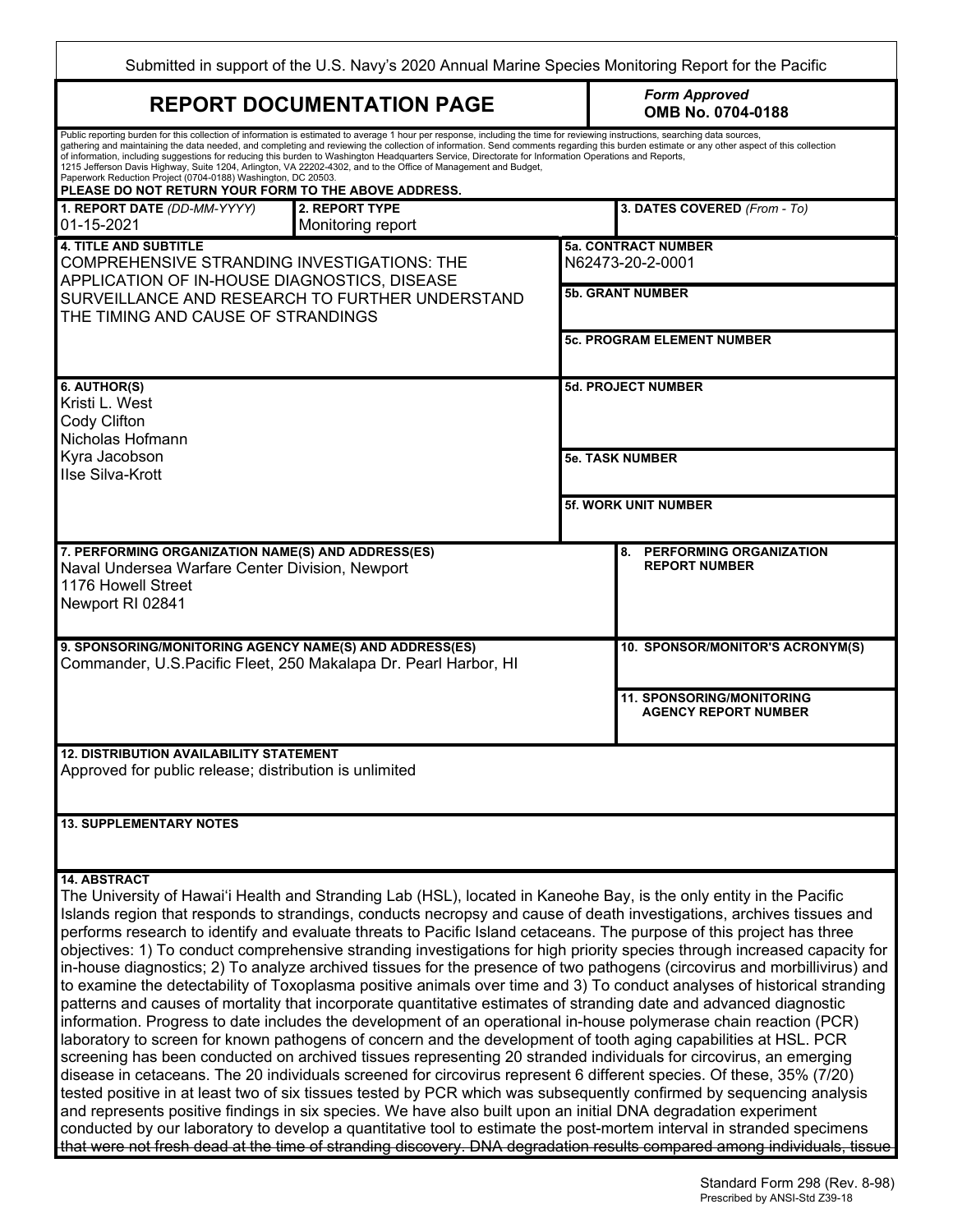#### Submitted in support of the U.S. Navy's 2020 Annual Marine Species Monitoring Report for the Pacific

types and environmental conditions indicate a significant linear relationship (r2=0.76) in degradation rate up until 28 days post mortem. These findings can be applied to quantitatively estimate the actual day of death in stranded specimens that may be discovered stranded on a considerably different timescale, leading to increased robustness of temporal stranding analysis in the Pacific Islands region.

#### **15. SUBJECT TERMS**

Acoustic monitoring, marine mammals, strandings, necropsy, DNA, Hawaii Range Complex

| <b>16. SECURITY CLASSIFICATION OF:</b> |                                      |                                   | 17. LIMITATION OF<br><b>ABSTRACT</b><br>UU | <b>18. NUMBER</b><br><b>OF PAGES</b><br>16 | 19a. NAME OF RESPONSIBLE PERSON<br>Department of the Navy |
|----------------------------------------|--------------------------------------|-----------------------------------|--------------------------------------------|--------------------------------------------|-----------------------------------------------------------|
| <b>I</b> a. REPORT<br>Unclassified     | <b>I</b> b. ABSTRACT<br>Unclassified | . THIS PAGE<br>c.<br>Unclassified |                                            |                                            | 19b. TELEPONE NUMBER (Include area code)<br>808-471-6391  |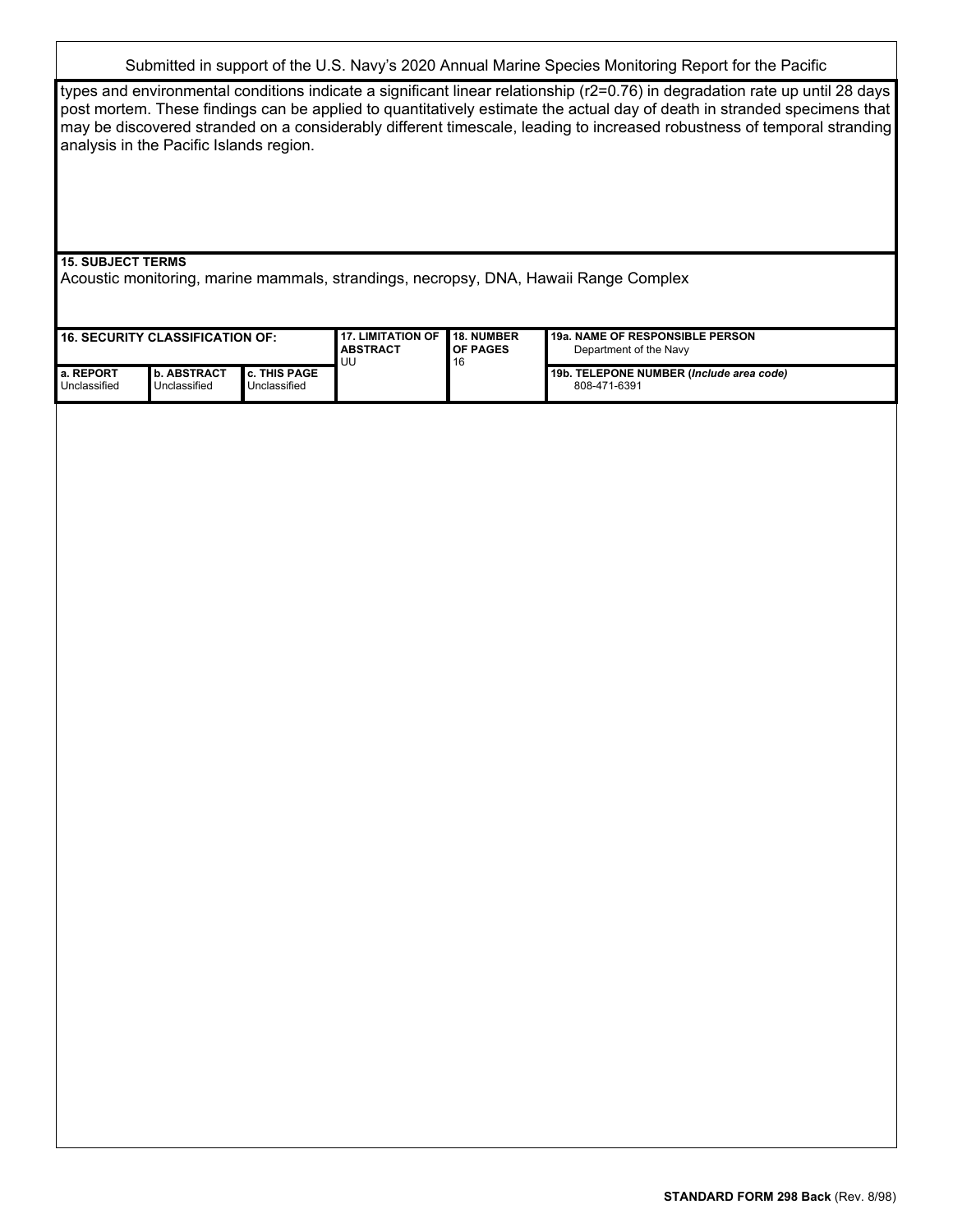#### **INTRODUCTION**

#### *Comprehensive stranding investigations for high priority species through increased capacity for inhouse diagnostics*

#### **Background**

Infectious disease is becoming well recognized as a significant threat to Pacific Island cetaceans. Morbillivirus was first identified in the Pacific Islands region from a Longman's beaked whale (*Indopacetus pacificus*) that stranded in 2010 (West et al., 2013).We have since reported on morbillivirus findings from archived Hawaiian stranding samples (West et al., 2015; Jacob et al., 2016), were involved in new method validation for global surveillance of morbillivirus (Yang et al., 2016) and have contributed to whole genome sequencing in order to describe the unique beaked whale morbillivirus strain (Landrau-Giovanetti et al., 2019). We have most recently discovered another novel strain of morbillivirus in a Fraser's dolphin (*Lagenodelphis hoseii*) that stranded in 2018 that is distinct from both the beaked whale morbillivirus and the Southern hemisphere strains (West et al., Submitted). We have reported other pathogens that threaten Hawaiian cetaceans, including the presence of *Cryptococcus gatti* in a Hawaiian spinner dolphin (*Stenella longirostris*) (Rotstein et al., 2010), *Brucella* cases that involve a neonate sperm whale (*Physeter macrocephalus*) co-infected with morbillivirus (Chernov, 2010; West et al., 2015) and fatal disseminated toxoplasmosis in 3 stranded spinner dolphin deaths where we project based on low carcass recovery rates that this could be representative of the deaths of 60 spinner dolphins (West et al., 2020). We have recently characterized the full genome of the first known cetacean circovirus that was identified from a stranded Longman's beaked whale (Landrau-Giovanetti et al., 2020) as well as four novel cetacean herpes viruses from this region (West at al., 2013; West and Waltzek, unpublished data). Despite describing numerous pathogens that contribute to mortality, the discontinuous coastlines of the Pacific islands combined with dominant currents running towards open ocean lead us to we believe that stranding events in the Pacific Islands region only represent a very small subset of the animals that are actually dying, with most being swept out to sea. Consequently, a true epizootic event may only be detectable with the most concerted efforts. A top priority must be to conduct continued disease surveillance and our prior work highlights the value of thoroughly examining every single carcass so that we understand the potential for disease outbreaks that threaten to decimate small island-associated populations. The development of an operational polymerase chain reaction (PCR) laboratory at the HSL facility for disease screening provides a means for cost effective analysis of stranding samples (both archived and representative of current stranding events) to better understand the impact of disease on cetaceans in the region.

Information on age is an important component of life history data that is critical to the full interpretation of contaminant burdens or age-related disease conditions among marine mammals. Additionally, shifts in population demographics may serve as a potential early warning indicator of a detrimental population level response to stressors in marine mammals. Odontocete cetaceans, which comprise the majority of cetaceans species documented in the Pacific Islands region, have traditionally been aged by the counting of growth layer groups in histological sections prepared from their teeth. Despite the value in determining the age of stranded cetaceans using teeth, there are few laboratories that offer odontocete tooth aging services on a fee for sample basis. One wildlife laboratory that offers such services for a wide variety of terrestrial species did not generate reliable ages when a set of trial odontocete teeth were submitted for processing and subsequent aging (Baird, personal comm.). Consequently, few teeth from Hawaiian cetaceans have been aged with the exception of a small number of high priority individuals as part of a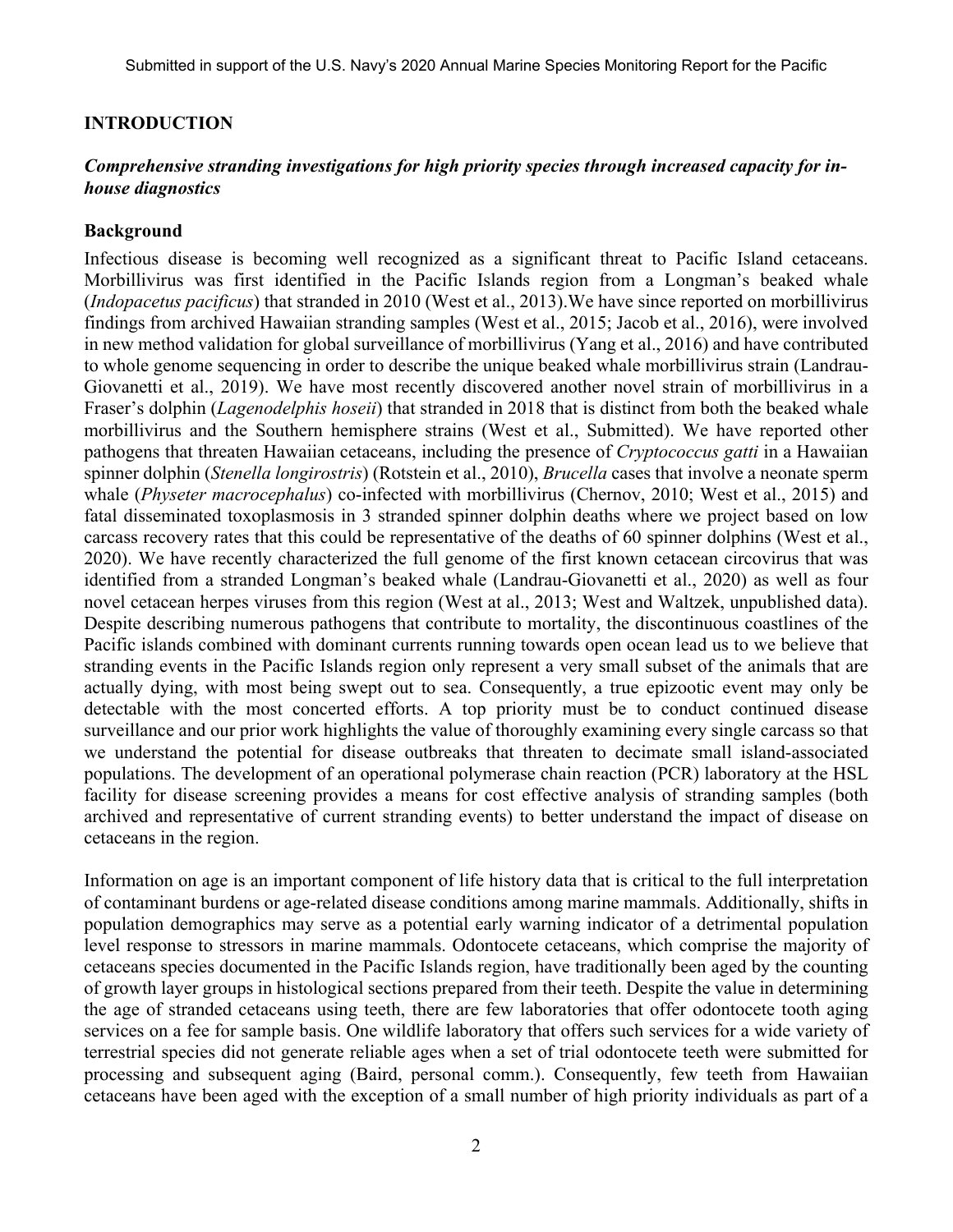collaboration with Southwest Fisheries Science Center. The development of in-house aging capabilities at the HSL facility provides opportunity to obtain age estimates from stranded individuals, contributing to the suite of advanced diagnostic information available for any given case and aiding in the interpretation of the significance of stranding findings.

### *Screening of archived tissues for the presence of two pathogens (circovirus and morbillivirus) and examining the detectability of Toxoplasma positive animals over time*

## **Background**

Knowledge of emerging infectious diseases is critical to understanding the threat that any given disease poses to cetaceans on a population level. The application of Next Generation Sequencing (NGS) technology allows for the detection of emerging viral and bacterial pathogens. A recent NGS application identified a circovirus in archived tissues from a Longman's beaked whale that had previously stranded on the island of Maui which represents the first known case of circovirus in a marine mammal world-wide (Landrau-Giovanetti et al., 2020). The nucleotide similarity of this circovirus to other circovirus species was only 56% and falls below the 80% similarity threshold for consideration as a new species. The full genome of this newly identified marine mammal circovirus has been characterized and named as beaked whale circovirus (BWCV) (Breitbart et al., 2017; Landrau-Giovanetti et al., 2020).

Circoviruses are small, single stranded DNA viruses of the family c*ircoviridae* found in vertebrate animals, with the majority of circovirus species found in mammals (Breitbart et al., 2017). Diseases that are the result of circovirus infections are generally of interest to agriculture and pet trade industries, as these viruses have the potential to cause severely detrimental health effects to their host animals (Gavier-Widen et al., 2012; Seo et al., 2014; Yang et al., 2015). Multiple strains of circovirus have also been directly linked as a cause of death in fish, birds and pigs (Lorincz et al., 2011; Woods et al., 1993; Yang et al., 2015). Two major diseases that result due to the presence of a circovirus infection are psittacine beak and feather disease (PBFD) in birds and postweaning multisystemic wasting syndrome (PMWS) in swine (Fogell et al., 2018; Rose et al., 2012). These wasting diseases suppress the immune systems of the affected animals and can result in diminished or deformed growth, respiratory distress and ultimately mortality (Alarcon et al., 2013; O' Dea et al., 2011; Peters et al., 2014; Sarker et al., 2015).

The recent discovery of circovirus in a stranded marine mammal raises many questions about the prevalence and potential impact of this virus on marine mammal populations. It is currently unknown if the presence of BWCV in the stranded Longman's beaked whale represents a highly unusual finding or is actually a common, but previously unidentified, finding among stranded cetaceans. Circoviruses can cause immunosuppression in other species (Peters et al., 2014; Rose et al., 2012) and it also remains unknown if any of the pathology observed in the stranded Longman's beaked whale was caused by circovirus. This stranded individual was believed to have died from morbillivirus and was tri-infected with herpes virus and circovirus (West et al., 2013; Landrau-Giovanetti et al., 2020), making this a complicated case for evaluating the potential clinical significance of a circovirus infection in marine mammals. Co-infections in cetaceans have been described from several regions of the world but to our knowledge this represents the first report of a tri-infection. For example, co-infection of *Brucella* and morbillivirus was reported in a sperm whale in Hawaii (West et al., 2015), nine striped dolphins were co-infected with morbillivirus and herpesvirus in the Mediterranean (Vargas-Castro et al., 2021), a minke whale was co-infected with *Brucella* and herpesvirus in the United Kingdom (Davison et al., 2021) and morbillivirus and toxoplasmosis was described from a fin whale in Italy (Mazzariol et al., 2012). There is much yet to be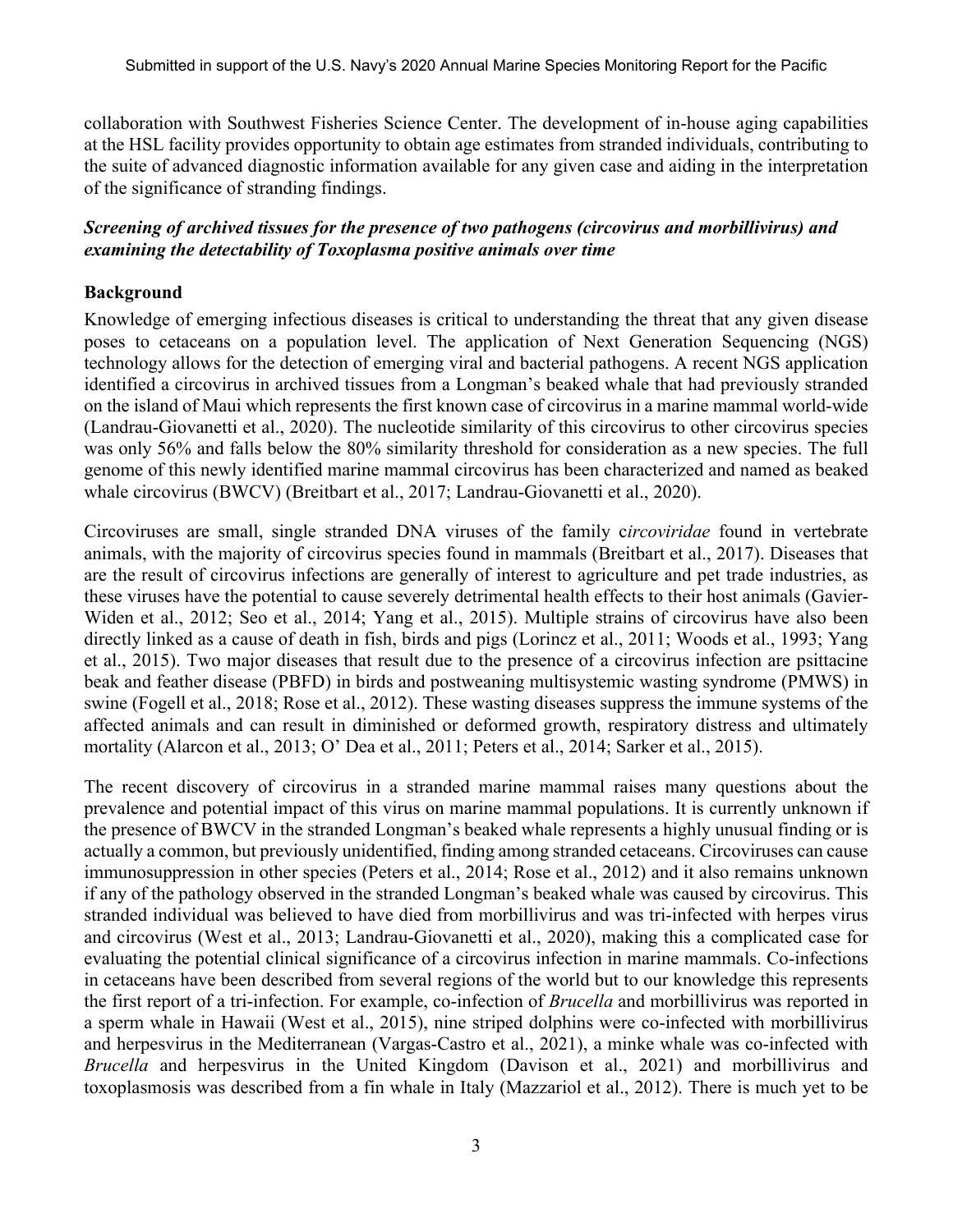learned about cetacean circovirus and the interplay that this novel disease may have with other cetacean pathogens of concern.

# *Analyses of historical stranding patterns and causes of mortality that incorporates quantitative estimates of stranding date and advanced diagnostic information.*

## **Background**

In order to conduct a robust statistical analysis of historical stranding data, it is necessary to consider the date of stranding in any form of a temporal analysis. The date that a stranding is discovered may be considerably different from the date of death as animals may float dead at sea for some time before initial observation or prior to currents driving these carcasses to the shoreline. Additionally, large areas of coastline in the Hawaiian and Mariana Islands are remote and inaccessible, where dead stranded cetaceans may decompose in place from days to weeks to months before discovery. Certainly, carcass recovery of stranded cetaceans in the remote Pacific Islands is low and close to half of the historical stranding events reported in the past decade represent stranded cetaceans that have undergone some extent of decomposition and were not fresh dead at the time of initial discovery (Fisheries, NOAA database).

Reported stranding data can be misleading as the date of initial observation does not account for qualitative or quantitative assessment of date of death in cetaceans that are not fresh dead at the time of discovery. The time from death to carcass discovery and subsequent necropsy is also known as the post-mortem interval (PMI). Understanding the PMI has been critical in the determination of time of death in realms outside of marine mammal science and is most well recognized for fine time scale determination used in human forensics with direct application to criminal investigations (Cina, 1994; Di Nunno et al., 1998). Similarly, understanding PMI in marine mammals has the potential to lead to a better understanding of the temporal relationship between anthropogenic and environmental events and date of death, useful in establishing causes that contribute to stranding events.

Determination of the PMI has been the subject of much research in a number of species other than marine mammals. Body rigidity and coloration has historically been used for establishing ranges of time of death in several species, and while easily determined, these morphological characteristics can be subjective and are lacking in quantitative description (Cina, 1994; Di Nunno et al., 1998). Identification of bacterial presence and subject biochemistry have also been used to estimate PMI (Madea, 2015; Madea and Henssge 1990). These metrics have a high margin of error, being directly influenced by the geography, environment and physiological factors present in the subject (Tozzo et al., 2020).

Recent studies have shifted to assessment of subject DNA as a method for determination of the PMI. DNA molecules have been found to remain relatively stable in a number of different animals and their various tissues (Liu et al., 2007). The degradation of these molecules can be assessed over time, showing a linear rate of decay based on the DNA concentration (Boy et al., 2003). PMI determination through DNA degradation analysis has been used in a wide range of human tissues, including muscle, internal organs, teeth, and bones (Mansour et al., 2019; Williams et al., 2015; Li et al., 2011; Alaeddini et al., 2011). The tracking of DNA degradation has been successfully correlated with PMI ranging from hours to weeks in tissues sampled from muscle and internal organs of rats (Xiong et al., 2010; Itani et al., 2011; Zaki et al., 2017), eye tissue and skeletal muscle from rabbits (Liu et al., 2003; Nazir et al., 2011), and muscle and internal organs from pigs (Larkin et al., 2010; Johnson et al., 2002). To our knowledge PMI has not previously been investigated in stranded cetaceans but may provide a reliable means to estimate the date of death as compared to the date of initial observation in stranded cetaceans.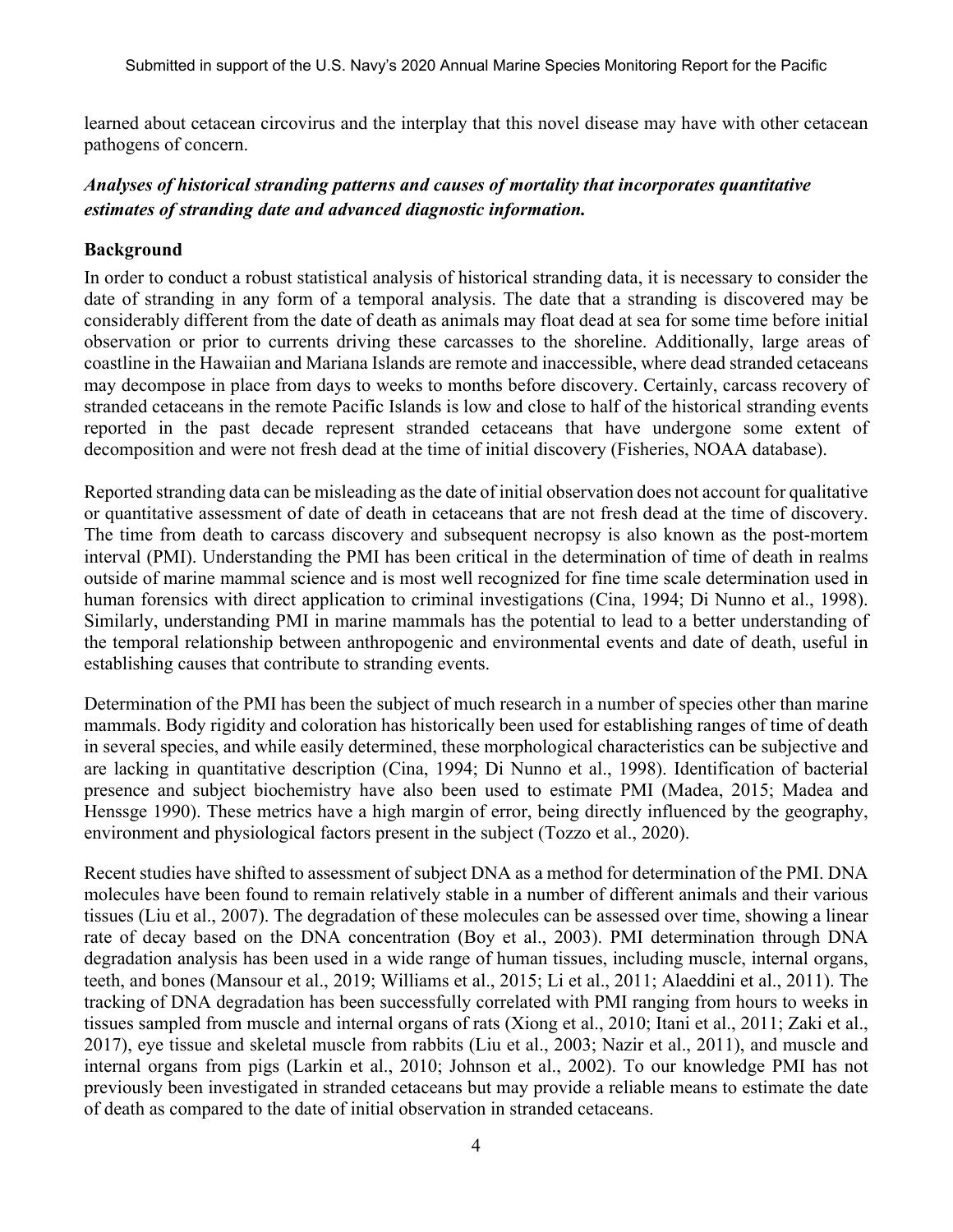## **METHODS**

## *Comprehensive stranding investigations for high priority species through increased capacity for inhouse diagnostics*

Developing the capacity to perform in-house polymerase chain reaction (PCR) diagnostics at the HSL facility involved acquiring instrumentation, protocol development and the validation of positive and negative control samples for selected bioassays. New instrumentation in support of in-house diagnostics included a miniPCR 16 thermocycler unit (miniPCR, Cambridge, Massachusetts). This device allows for the replication of existing protocols and the development of new protocols involved in the amplification of DNA and RNA from viruses and bacteria. Additionally, a Qubit 4 fluorometer (Thermo Fisher Scientific, Waltham, Massachusetts) was installed for the determination of DNA and RNA fragment concentration. Together, these devices allow for the initial establishment of testing protocols.

Protocol development and validation has involved the comparison of PCR reagents and primers in terms of their efficacy, shelf life, and cost, ultimately selecting Thermo Fisher and Invitrogen (Thermo Fisher Scientific, Waltham, Massachusetts) products. Using known positive animals for specific diseases preserved in -80 C freezer archives, the testing of diagnostic protocols have targeted cetacean strains of *Brucella*, circovirus, herpesvirus, morbillivirus and *Toxoplasma*. Development of in-house methodology has involved the testing of published primer sets and the subsequent alteration of melting temperatures and annealing times to work most effectively on our instrumentation. This effort has also included primer design based on information from genome databases and creating original thermocycler protocols to improve upon detectability of selected genes.

Cetacean teeth vary greatly in size, depending on species, and different preparations for the aging of teeth of variable size is needed. For small and medium sized teeth, we developed a method that involved mounting a tooth to glass slides with crystal bond. Once mounted, the tooth was then wet-sanded using 400, 600, 1500, and 1200 grit sandpaper with water coating the sandpaper. The tooth was then heated to release the crystal bond and flipped over to repeat the sanding process on the other side. The sanding and polishing was performed until the section was transparent. Following the development of this initial procedure, a staining process was developed involving decalcification of the teeth using the rapid decalcifying solution Osteomoll, then sectioning of the teeth with a microtome to 20-40μm thick sections. These sections were then stained using hematoxylin, which will darken the layers of dentine within the teeth, before moving on to the aging steps.

For teeth from medium to large cetaceans, a tooth was first mounted to a wooden rod. The tooth was then cut into two sections, using a slightly off-center cut, on a water-cooled Gryphon AquaSaw Diamond Band Frag Saw (Bulk Reef Supply, Golden Valley, Minnesota). This off-center cut allows for the larger section to retain all of the surface necessary for the final aging process. This larger section was then wet-sanded using 400, 600, 1000, and 1500 grit sandpaper with a water coating until it was at the centerline of the formerly intact tooth's width. The tooth was then alternated between exposure in dilute formic acid and acetone baths and rinsed with water for three-minute intervals between baths and drying post rinse. This process was repeated to etch the dentine until the separate layers were visible. Once the etching was complete, a #1 soft-graphite pencil was then gently rubbed along the surface of the tooth to enhance the visibility of the dentine layers.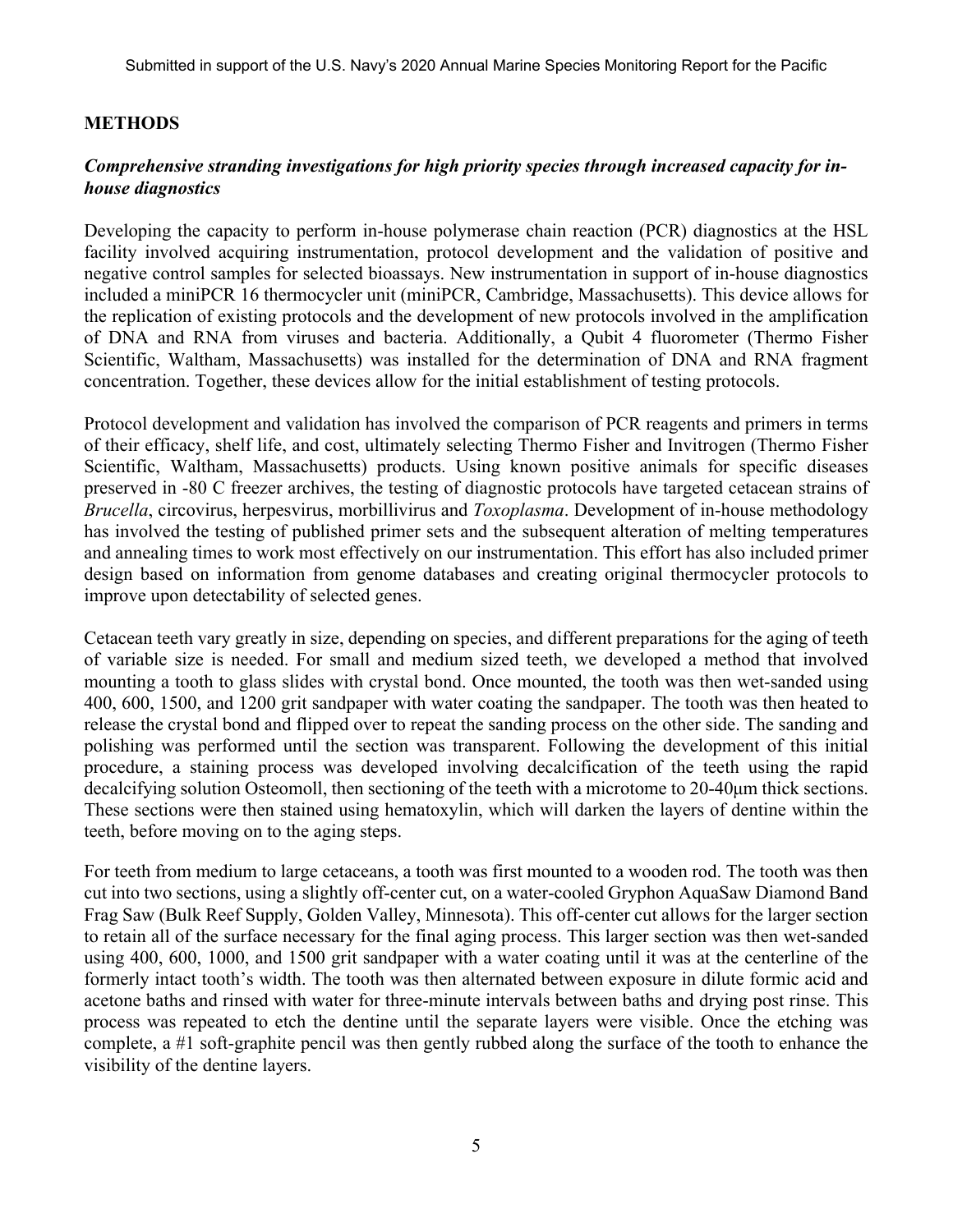## *Screening of archived tissues for the presence of two pathogens (circovirus and morbillivirus) and examining the detectability of Toxoplasma positive animals over time*

Progress to date focuses on PCR screening of archived stranding samples for the presence of circovirus. From our extensive tissue archives at HSL, 20 stranded individuals that represent eight different cetacean species were selected for PCR screening of archived tissues. Animals were selected based on pathologies identified during necropsy and subsequent cause of death investigations that were similar to the pathologies associated with circovirus in other species, including immune suppression, respiratory illness, and poor body condition (Alarcon et al., 2013; Gavier-Widen et al., 2012; Rose et al., 2012; Yang et al., 2015). For each animal, an initial suite of six tissues was targeted for testing from archived samples stored at - 80C: cerebrum, lung, kidney, liver, spleen and lymph node. For animals that did not have all six of these tissues available, pancreas or adrenal gland tissues were alternatively selected to total six separately analyzed tissue samples for each individual. DNA was extracted from the tissue samples using Qiagen DNeasy Blood and Tissue extraction kits (Qiagen, Germantown, Maryland). Extracted samples were then tested using a Qubit fluorometer to confirm adequate concentrations of the extracted DNA prior to proceeding with PCR testing.

Following extraction, PCR amplification of the extracted DNA was performed using primers designed to select for the BWCV genome, using tissue from the initial circovirus positive Longman's beaked whale as a positive control for in-house PCR screening (Landrau-Giovanetti et al., 2020). Amplified PCR product was then visualized using gel electrophoresis to confirm the correct band size. Bands from the positive control and a subset of the positive cases were excised from the gels and the PCR product was cleaned using Qiaquick PCR and Gel Cleanup Kits (Qiagen, Germantown, Maryland). Cleaned product was then submitted to the University of Hawai'i's Advanced Studies in Genomics, Proteomics, and Bioinformatics laboratory (ASGPB) for Sanger DNA sequencing to allow for sequence comparison to BWCV.

#### *Analyses of historical stranding patterns and causes of mortality that incorporates quantitative estimates of stranding date and advanced diagnostic information.*

Two fresh dead spinner dolphins, KW2015013 and KW2019006, were selected for the DNA degradation experiment. Both individuals were qualitatively determined to be fresh dead animals based on internal and external examinations, which included assessment of internal organ coloration and palpation characteristics. From each of these two animals, the tissue types that were selected for DNA degradation included: cerebrum, cerebellum, lung, liver, mesenteric lymph node and hilar/marginal lymph nodes. Subsamples of each tissue type were taken and vacuum-sealed in sample bags to simulate visceral membranes that surround internal organs *in situ*.

Subsamples were then sealed in containers used to establish two separate environmental conditions for the DNA degradation experiment. One set of subsamples were prepared for "Air" treatment by covering the sealed container with a black bag for UV protection. The container was then placed on the UH Health and Stranding Lab facility pier to replicate a beached cetacean carcass experiencing air temperature conditions. Subsamples prepared for the "Water" treatment were similarly sealed in a waterproof container and tethered to the same pier, to replicate the water temperature exposure of a floating carcass.

Small samples of each tissue were taken from each treatment on days 1, 3, 5, 7, 10, and 14 for the initial DNA degradation experiment. Sampling days were selected based on suspected decomposition rate from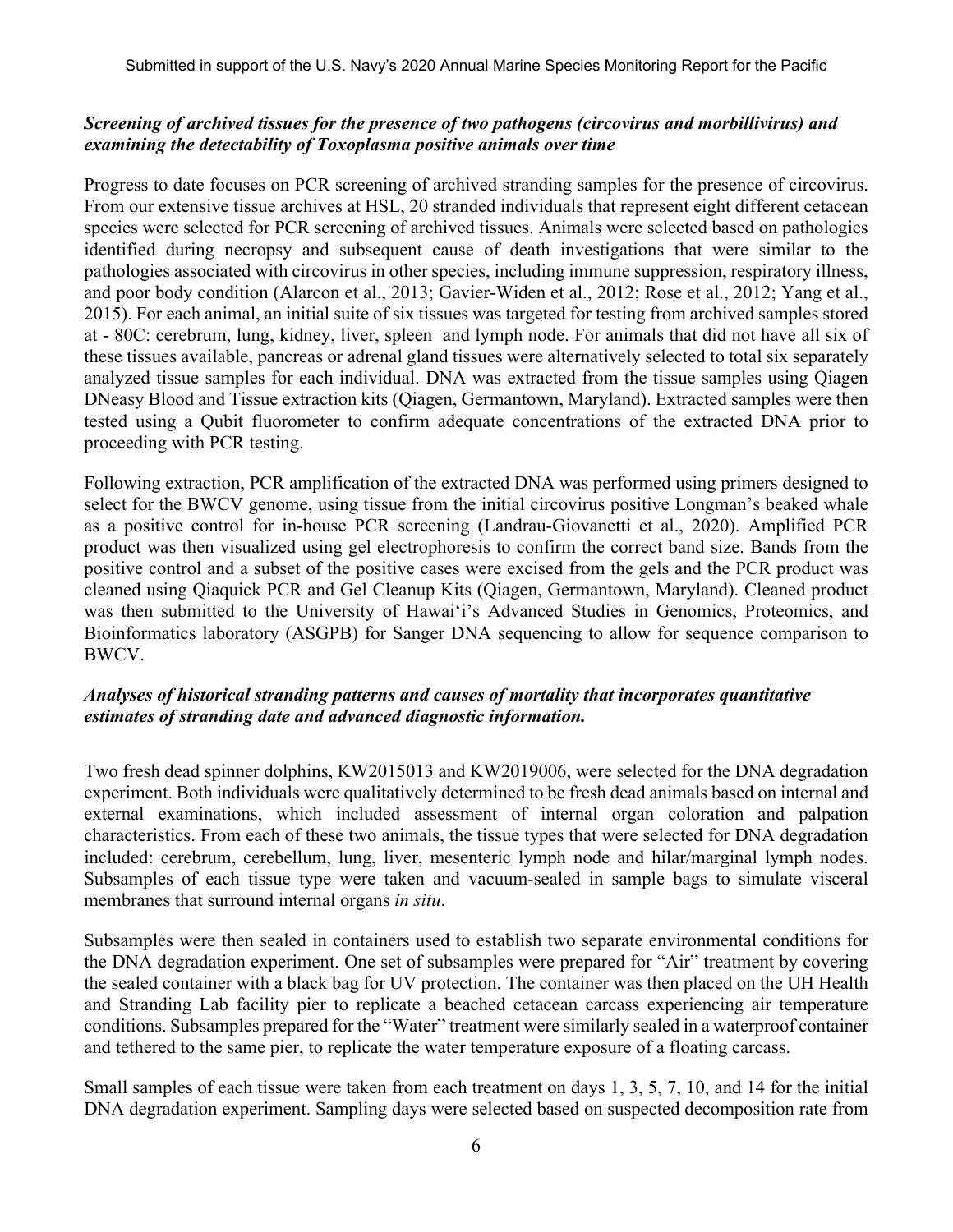past qualitative observations of cetacean carcasses. Sampling days were targeted in effort to increase the likelihood of detecting significant changes in decomposition over a 14-day time period. Preliminary findings from this initial experiment were built upon and extended to double the timeframe of data collection by degrading samples until days 21 and 28. DNA was extracted from approximately 100 mg samples of each tissue using Qiagen DNeasy Blood and Tissue Kits (Qiagen, Germantown, Maryland). A total of six extracts were collected for each treatment on each sampling date. Final DNA concentration of each extract was then determined through the use of a Qubit 4 fluorometer bioassay and reported in ng/ $\mu$ L of DNA. Remaining DNA extracts were then stored at -20 C for future analytics.

Statistical analyses of DNA concentrations measured during the 28-day DNA degradation experiment included a three-way analysis of variance to investigate potential interactions between treatment conditions, tissue types and degradation over time. There were no significant differences in total DNA concentration between tissue types, treatment type and time. Data from individuals and tissue types were then combined for each day of sampling. Linear regression analysis was used to analyze the relationship between total DNA concentration and time for all samples in the air treatment group, the water treatment group and both treatment groups combined. Statistical analyses were conducted using R software.

# **RESULTS**

# *Comprehensive stranding investigations for high priority species through increased capacity for inhouse diagnostics*

Protocols for the in-house testing for the presence of circovirus, morbillivirus, and *Toxoplasma* have been developed and validated through the use of tissues from archived animals that represent known positives and negatives based on prior analysis at outside laboratories. Herpesvirus protocols are in early stages of development, having selected and conducted initial testing of published primer sets.

Counting of the growth layer groups evident within the sectioned teeth was conducted to determine the success of our methodology development protocols. Layers of dentine appeared as light and dark growth rings, running the length of the tooth. The central layer is not counted as this represents current growth. The outer layer is also not included in the count as this layer is formed before birth and is known as the neonatal line. Mounted sectioned teeth were analyzed using a dissecting microscope by counting each layer group, and then recording the number of layers as the calculated age for the assessed individual.

The tooth of a false killer whale (*Pseudorca crassidens*) that stranded in 2010 was used to validate the described methods for in-house aging of medium to large sized cetacean teeth (Figure 1). This animal was initially determined to be 22 years of age by collaborators at the Southwest Fisheries Science Center. Following the described in-house preparation methods, our laboratory aged this individual at 20-22 years old, suggesting a small margin of error when aging teeth at the HSL facility.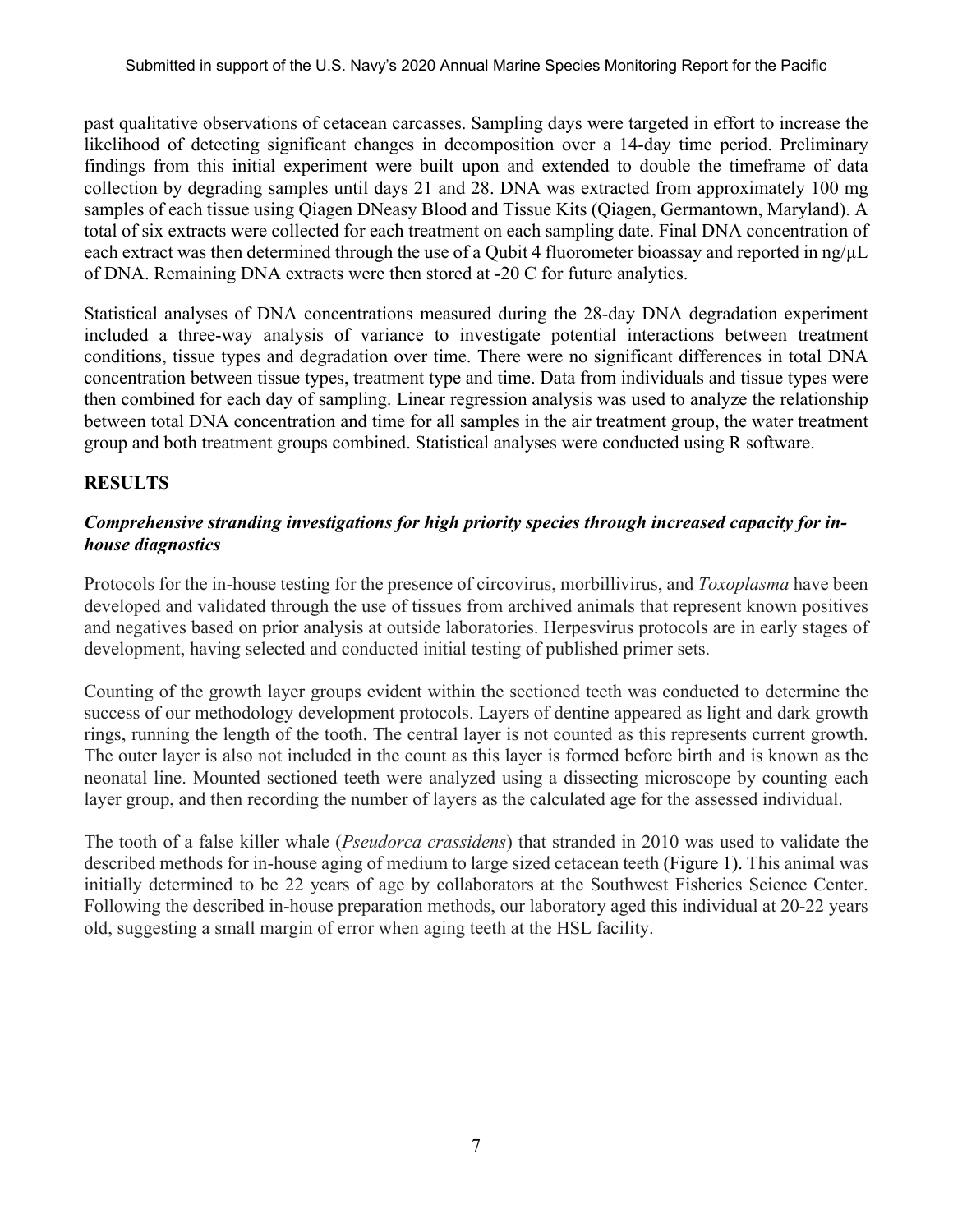

*Figure 1: Acid etched tooth from KW2010019, a false killer whale that stranded in 2010. This tooth has been cut, sanded, acid etched and marked with graphite. The graphite marks the growth layer groups as the unmarked, lighter bands. Each arrow represents a growth layer group, representing a year of growth.* 

# *Screening of archived tissues for the presence of two pathogens (circovirus and morbillivirus) and examining the detectability of Toxoplasma positive animals over time*

During PCR testing, detection was not initially consistent when conducting a single replicate, so multiple PCR replicates were performed. To date, all tissues listed in Table 1 have been analyzed at minimum twice, with intended third replicates still to be run for select tissues for seven individuals. The screening tests for the twenty selected animals detected the presence of BWCV in seven of the individuals, across six different species, indicated in gray in Table 1. Cleaned and amplified products from each of the positive test case animals, as well as samples from the control animal (Longman's beaked whale), were sequenced and analyzed in BLAST. For the control sample, the brain PCR product was 96.4% similar and the lung PCR product was found to be 97.3% similar to the beaked whale circovirus genome. Percent similarity for the test samples are indicated by the numbers in the cells of each sequenced tissue in Table 1 and range between 97.1% and 99.4% similarity. The most commonly positive tissues across the seven positive cases were the brain (n=6) and the liver (n=6). The striped dolphin (*Stenella coeruleoalba*) (stranded 5/2/2020) was the only animal to test positive in all six tissues, though the spinner dolphin (stranded 10/14/2008) tested positive in all tissues that were available for testing in the sample archive (brain, kidney, and liver).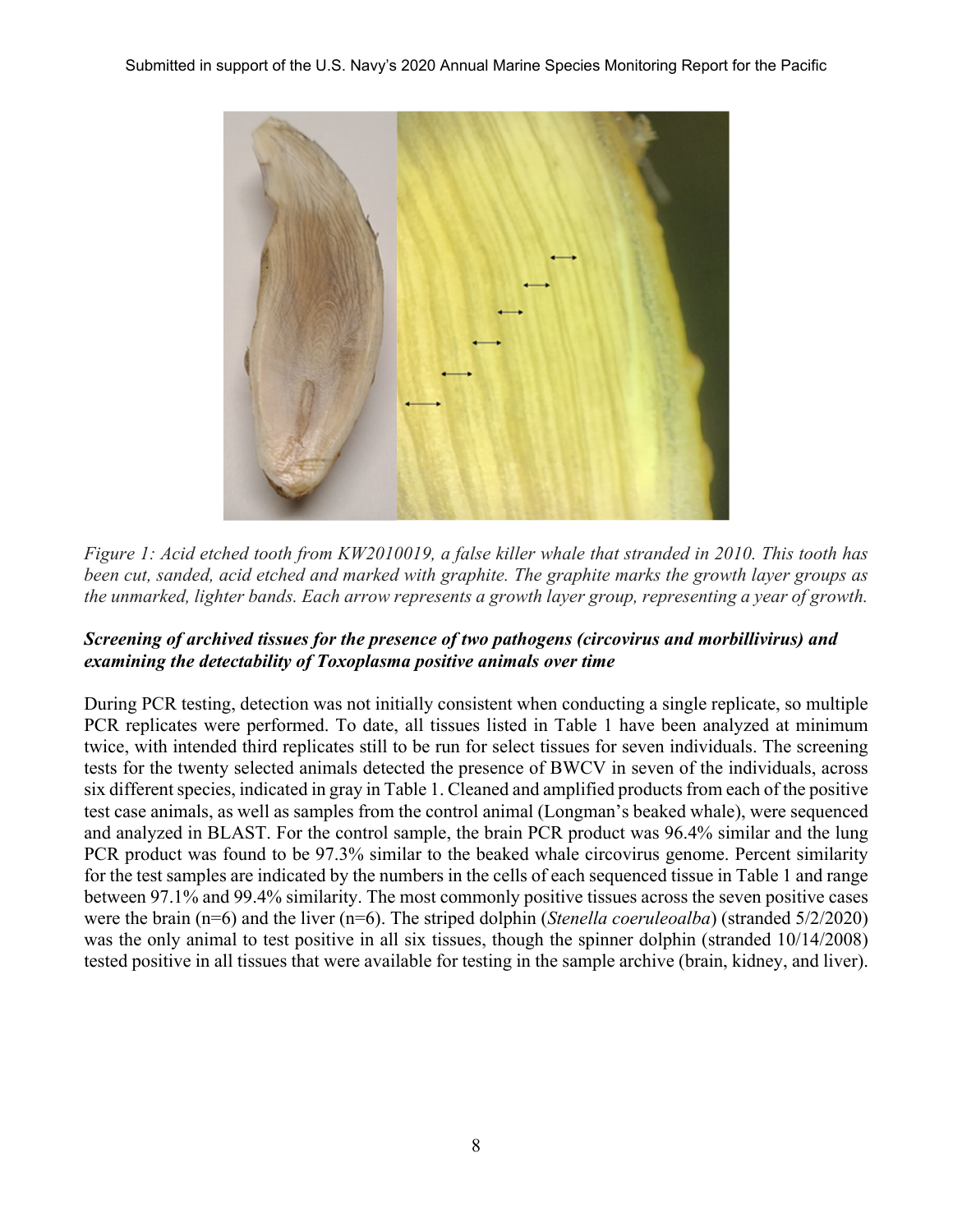| Species                    | <b>Stranding Date</b> | Location              | <b>Brain</b>             | Lung                     | Kidney                   | Spleen                   | Liver                        | Lymph Node               | Pancreas                 | Adrenal |
|----------------------------|-----------------------|-----------------------|--------------------------|--------------------------|--------------------------|--------------------------|------------------------------|--------------------------|--------------------------|---------|
| Kogia sima                 | 8/31/2000             | Kailua, Oahu          | $\ddot{}$                | $+ (97.8)$               |                          | $+ (98.8)$               | $+$                          | nt                       | nt                       |         |
| Stenella longirostris      | 10/14/2008            | Kailua-Kona, Hawaii   | $\ddot{}$                | nt                       | $+(97.2)$                | nt                       | $\overline{+}$               | nt                       | nt                       | nt      |
| Ziphius cavirostris        | 8/23/2011             | Saipan                |                          | $\ddot{}$                | $\ddot{}$                | $+ (97.7)$               | $+(97.2)$                    | $\ddot{}$                | nt                       | nt      |
| Ziphius cavirostris        | 3/23/2015             | Merizo, Guam          | $\overline{\phantom{a}}$ | $\overline{\phantom{0}}$ |                          | $\overline{\phantom{a}}$ | $\overline{\phantom{a}}$     |                          | nt                       | nt      |
| Ziphius cavirostris        | 5/6/2015              | American Samoa        | $+ (99.4)$               | $\overline{\phantom{a}}$ | $\ddot{}$                | $\ddot{}$                | $\qquad \qquad \blacksquare$ |                          | nt                       | nt      |
| Ziphius cavirostris        | 2/15/2016             | South Point, Hawaii   | $\overline{\phantom{a}}$ |                          |                          | $\overline{\phantom{a}}$ | ٠                            | nt                       |                          | nt      |
| Globicephala macrorhynchus | 10/13/2017            | Kalapaki Beach, Kauai | $\overline{\phantom{a}}$ | $\overline{\phantom{a}}$ |                          | $\overline{\phantom{a}}$ | -                            | nt                       | $\overline{\phantom{a}}$ | nt      |
| Globicephala macrorhynchus | 10/13/2017            | Kalapaki Beach, Kauai | $\overline{\phantom{a}}$ | $\overline{\phantom{0}}$ |                          | $\overline{\phantom{a}}$ | $\overline{\phantom{a}}$     | $\overline{\phantom{0}}$ | nt                       | nt      |
| Globicephala macrorhynchus | 10/13/2017            | Kalapaki Beach, Kauai | nt                       | $\overline{\phantom{a}}$ |                          | $\blacksquare$           | ٠                            | $\overline{\phantom{a}}$ | nt                       | nt      |
| Lagenodelphis hoseii       | 2/7/2018              | Ukumehame Beach, Maui | $+ (97.1)$               |                          |                          | $\overline{\phantom{a}}$ | $+(97.2)$                    |                          | nt                       | nt      |
| Peponocephala electra      | 4/9/2019              | Kailua, Oahu          | $+ (97.4)$               | $+ (97.8)$               |                          | $\ddot{}$                | $+$                          | $+$                      | nt                       | nt      |
| Feresa attenuata           | 8/29/2019             | Sugar Beach, Maui     | $\overline{\phantom{a}}$ | $\overline{\phantom{a}}$ |                          | $\overline{\phantom{a}}$ | $\overline{\phantom{a}}$     | $\overline{\phantom{a}}$ | nt                       | nt      |
| Feresa attenuata           | 8/29/2019             | Sugar Beach, Maui     | $\overline{\phantom{a}}$ | $\overline{\phantom{a}}$ |                          | $\overline{\phantom{a}}$ | $\overline{\phantom{a}}$     | $\overline{\phantom{a}}$ | nt                       | nt      |
| Feresa attenuata           | 8/29/2019             | Sugar Beach, Maui     | $\overline{\phantom{a}}$ | $\overline{\phantom{a}}$ |                          | $\overline{\phantom{a}}$ | $\overline{\phantom{a}}$     |                          | nt                       | nt      |
| Feresa attenuata           | 8/29/2019             | Sugar Beach, Maui     | $\overline{\phantom{a}}$ | $\overline{\phantom{a}}$ | $\overline{a}$           | $\overline{\phantom{a}}$ | $\overline{\phantom{a}}$     | $\overline{\phantom{a}}$ | nt                       | nt      |
| Feresa attenuata           | 8/29/2019             | Sugar Beach, Maui     | $\overline{\phantom{a}}$ | $\overline{\phantom{a}}$ |                          | $\overline{\phantom{a}}$ | $\overline{\phantom{a}}$     | $\overline{\phantom{a}}$ | nt                       | nt      |
| Feresa attenuata           | 8/29/2019             | Sugar Beach, Maui     | $\overline{\phantom{a}}$ | $\overline{\phantom{a}}$ |                          | $\overline{\phantom{a}}$ | $\overline{\phantom{a}}$     | $\overline{\phantom{a}}$ | nt                       | nt      |
| Feresa attenuata           | 8/29/2019             | Sugar Beach, Maui     | $\overline{\phantom{a}}$ |                          |                          | $\overline{\phantom{a}}$ | $\overline{\phantom{a}}$     | $\overline{\phantom{a}}$ | nt                       | nt      |
| Stenella coeruleoalba      | 5/2/2020              | Sugar Beach, Maui     | $+ (98.3)$               | $\ddot{}$                | $+$                      | $+$                      | $+$                          | $+$                      | nt                       | nt      |
| Stenella coeruleoalba      | 6/19/2020             | Kaaawa, Oahu          | $\overline{\phantom{a}}$ |                          | $\overline{\phantom{a}}$ | $\overline{\phantom{a}}$ | $\overline{\phantom{a}}$     |                          | nt                       | nt      |

Table 1. PCR results for the amplification of tested tissues. Numbers in parentheses indicate the percent similarity the amplified product had to the beaked whale circovirus genome in BLAST when compared post sequencing. Positive cases are highlighted in gray. nt = not tested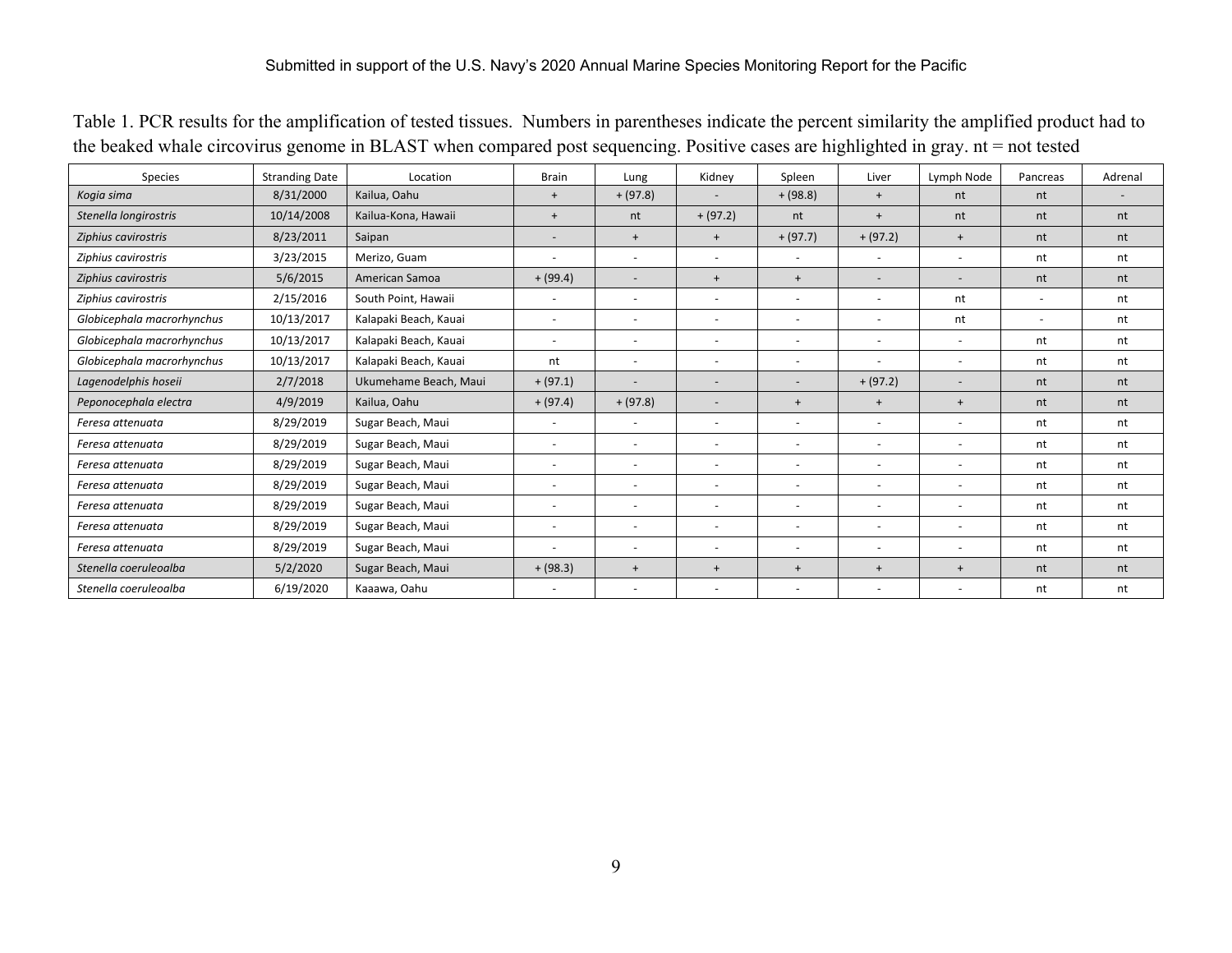### *Analyses of historical stranding patterns and causes of mortality that incorporates quantitative estimates of stranding date and advanced diagnostic information.*

Regression models were generated for the 14-day and 28-day trials (Figure 2). These findings indicate that the relatively longer time scale of 28 days accounts for greater variability within the datasets, with the best fit regression being within the "Air" condition dataset that extends to 28 days ( $r^2 = 0.856$ ). When considering both the 14-day and 28-day tissue degradation time frames, the DNA concentration decreased in a linear fashion over time. This effect was apparent in all tissues, regardless of the environmental condition  $(P < 0.001)$  based on the three-way analysis of variance. Pairwise multiple comparison procedures using the Holm-Sidak method were applied. Significant differences were found in the amount of degradation that occurred between tissue types that were tested under "Air" environmental conditions, with higher rates of degradation occurring in the mesenteric lymph nodes, when compared to the other five tissues tested (P range <0.001 to 0.006). Significant differences were only apparent between "Air" and "Water" conditions in the cerebellum ( $P=0.038$ ) and the mesenteric lymph node ( $P < 0.001$ ), while the remaining tissues had no significant difference in results.

## **RECOMMENDATIONS**

### *Screening of archived tissues for the presence of two pathogens (circovirus and morbillivirus) and examining the detectability of Toxoplasma positive animals over time*

While conducting PCR testing for the emerging disease circovirus, we observed that PCR gel electrophoresis results were not consistent when repeating analysis of the same sample extract. Due to the potential for inconsistent results, instead of analyzing each sample extract one time as originally planned, the number of replicates run for each sample was increased to three. Amplified DNA from suspect positive bands were sequenced and analyzed before confirming any individual animal as positive for BWCV. Although we are not certain of the explanation for the inconsistent results observed among repeated analysis of sample extracts, we believe that it is likely that the DNA template used resulted in inconsistent amplifications when a low viral DNA load was present. To test this hypothesis future efforts will focus on the use of RT-qPCR instrumentation to conduct circovirus testing which has increased sensitivity and quantitatively measures the viral load present. This will provide a means to determine if sample extracts that yielded inconsistent circovirus results using traditional PCR have a lower viral load than sample extracts that were consistently positive when replicates of the same sample extract were repeatedly measured. We do not currently have a RT-qPCR instrument at the HSL facility but we have requested short-term access to such instrumentation located at the UH Mānoa campus to analyze a small subset of our sample extracts for circovirus.

The inconsistency in results observed when conducting circovirus testing leads to increased likelihood of reporting false negatives as opposed to false positives. To mitigate the potential to report false negative results, our testing protocol was modified from the testing of single sample extracts to the testing of sample extracts in triplicate. The potential for the reporting of false positives is unlikely but could be confirmed with independent methodology such as in situ hybridization techniques as was conducted for the Longman's beaked whale in addition to full genome sequencing (Landrau-Giovanetti et al., 2020). Sanger sequencing results give a high level of confidence in confirming positive cases when the percent similarity of the isolate is compared to the BWCV genome and is found to be the same percent similarity or greater than the positive control sample (above 96%). This was the case for each of the positive individuals listed in Table 1. The control sample isolate submitted for sequencing with our unknown test isolates is from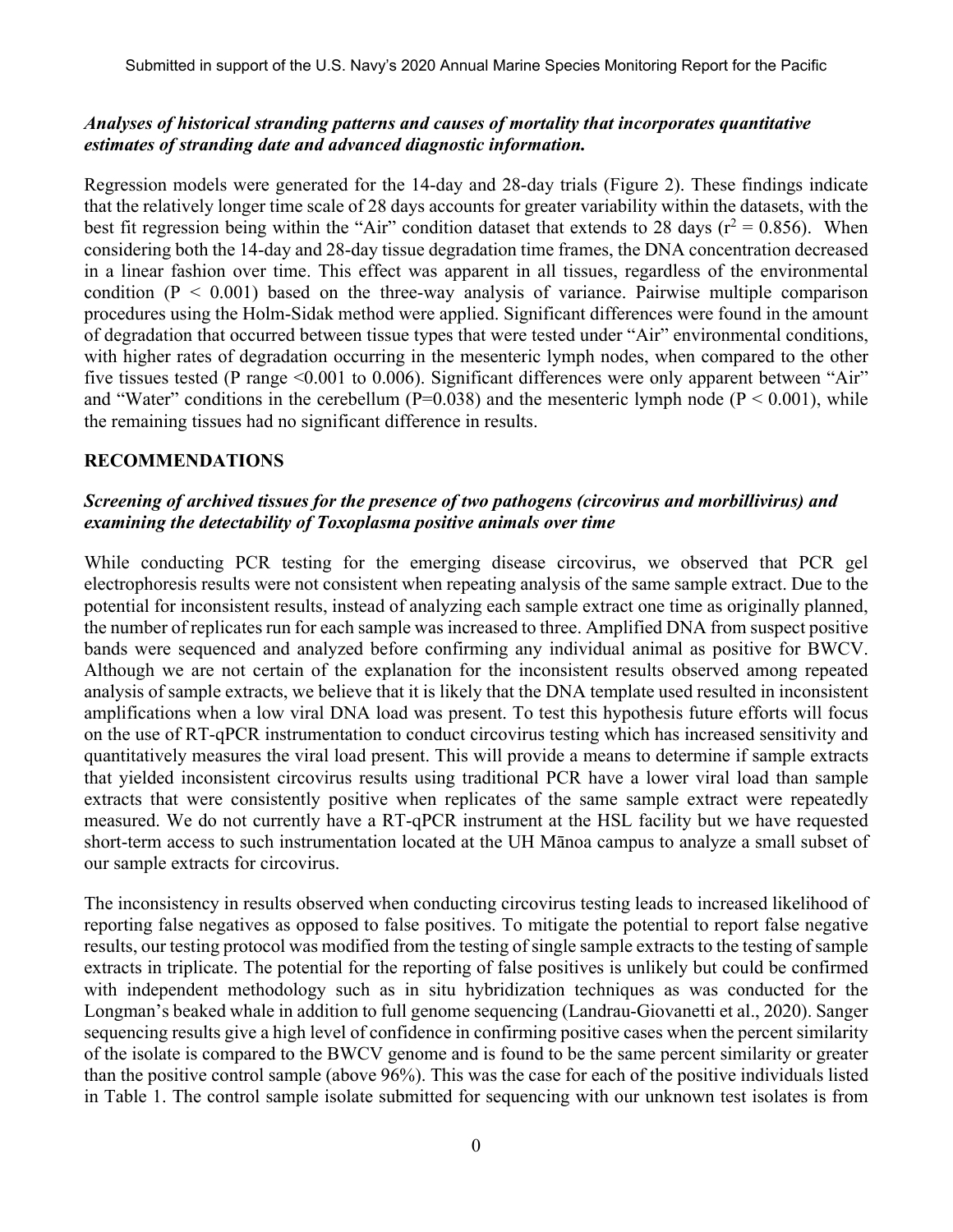the same whale host where the full BWCV genome was initially derived and submitted to the NCBI database.



Figure 2. Graphs A, B, C: Regression analysis of tissues degraded under Air condition, Water condition, and the average of both conditions during the 14 day trial period. Graphs  $D, E, F$ : Regression analysis of tissues degraded under Air condition, Water condition, and the average of both conditions during the 28 day trial period.

Our findings suggest a 35% prevalence of circovirus presence among the 20 individual cetaceans tested and indicates that despite being named beaked whale circovirus, the recently identified circovirus species can infect a number of other host cetacean species. Our work confirms the presence of BWCV for the first time in six additional cetacean species that include dwarf sperm whales (*Kogia sima)*, Cuvier's beaked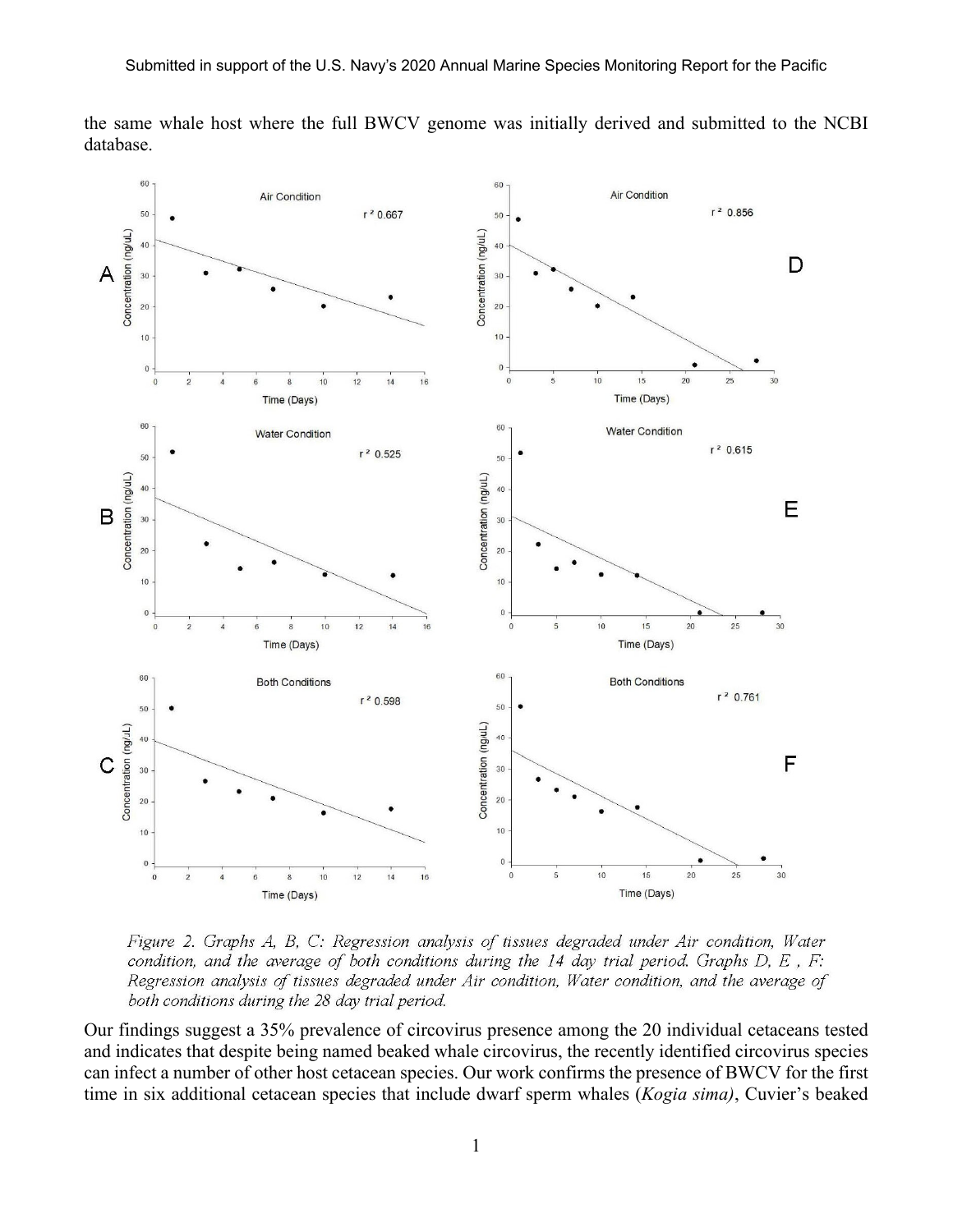whales (*Ziphius cavirostris*), spinner dolphins, Fraser's dolphins, striped dolphins, and melon-headed whales (*Peponocephala electra*). It is likely that circovirus infects even a greater number of cetacean species than we report being that only two species tested were circovirus negative in all tissues. The animals negative for circovirus were the species pygmy killer whales (*Feresa attenuata*) and short-finned pilot whales (*Globicephala macrorhynchus*) where in both cases the individuals tested were part of mass stranding events. It would be valuable to test additional stranded animals represented by these species and other species that have not been investigated to date.

Other significant findings of this work are discoveries related to the scope of BWCV in both time and space. Despite only very recently reporting on BWCV for the first time in a Longman's beaked whale that stranded in 2010, the initial finding of BWCV in this individual occurred many years after the stranding and attributing cause of mortality in this case to morbillivirus (West et al., 2013; Landrau-Giovanetti et al., 2020). Our findings indicate that the discovery of this virus from a whale stranded in 2010 does not preclude it from emerging undetected at an earlier date. A dwarf sperm whale that stranded on Kauai in 2000 was positive for circovirus in four of six tissues tested. This demonstrates that although undetected to the marine mammal community for two decades, BWCV has been present in Hawaiian cetacean hosts for at least 21 years.

In terms of geographic scope, our findings demonstrate that BWCV is not isolated to a small geographic area near Maui, Hawaii where it was initially described from the stranded Longman's beaked whale host. Instead, our screening results indicated positive circovirus findings in five out of six tissues tested from a Cuvier's beaked whale stranded in Saipan in 2011, a species that was included in a recent temporal analysis of beaked whale strandings in the Mariana Islands (Simonis et al., 2020). Additionally, a young Cuvier's beaked whale stranded in American Samoa in 2015 also tested positive for BWCV in three of six tissues tested. Other positive animals stranded across the Hawaiian archipelago include cases on the islands of Kauai, Maui and Oahu. These findings suggest that BWCV is widespread across the Pacific basin and infects cetaceans in the central North Pacific, the Western Pacific, and South Pacific waters.

Future work should include increased sample sizes to better establish the breadth of infection in archived and newly stranded animals. The current study focused on six tissues per animal, but this could be expanded to additional tissues to assess the extent of systemic infection. In individuals that test positive in at least one tissue it would be useful to test all archived tissues for BWCV. This would allow for a more detailed analysis of the distribution of the pathogen among tissues. Additionally, it is critical to begin to investigate the potential pathogenicity of BWCV, especially in light of the high prevalence rate of 35% described by this work. Antibody staining may provide a means for the detection of inclusion bodies and increase the understanding of the potential effects of a BWCV infection. Much remains to be learned about the clinical significance of this emerging cetacean disease with suggested widespread presence over time, among cetacean species and across geographic locations throughout the Pacific.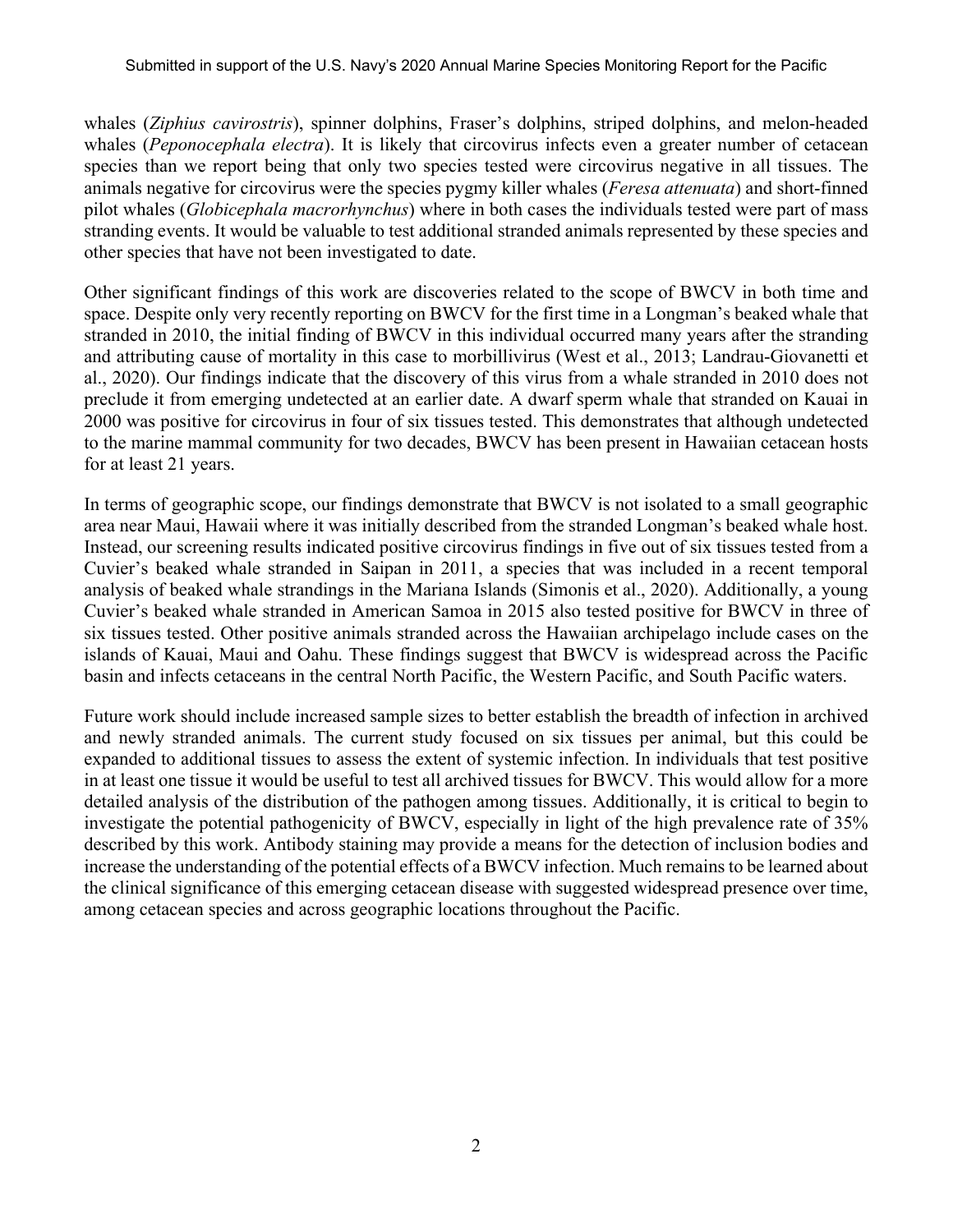# **Literature Cited**

Alaeddini, R., Ahmadi, M., Walsh, S.J., & Abbas, A. (2011) Semi-quantitative PCR Analysis of DNA Degradation. *Austr. J. Forensic Sci*. 43, 53.

Alarcon, P., Rushton, J., & Wieland, B. (2013). Cost of post-weaning multi-systemic wasting syndrome and porcine circovirus type-2 subclinical infection in England – An economic disease model. *Preventive Vet. Med.*, *110*(2), 88. https://doi.org/10.1016/j.prevetmed.2013.02.010

Boy, S.C., Bernitz, H., & Van Heerden, W.F. (2003) Flow cytometric evaluation of postmortem pulp DNA degradation. *Am. J. Forensic Med. Pathol*. 24, 123.

Breitbart, M., Delwart, E., Rosario, K., Segalés, J., Varsani, A., & ICTV Report Consortium. (2017). ICTV Virus Taxonomy Profile: Circoviridae. *J. Gen. Virology*, *98*(8), 1997. https://doi.org/10.1099/jgv.0.000871

Chernov, A. (2010). Identification of *Brucella ceti* in a Hawaiian Cetacean. M.S. Marine Science. Hawaii Pacific University. Master's Thesis.

Cina, S.J. (1994) Flow cytometric evaluation of DNA degradation: A predictor of postmortem interval? *Am. J. Forensic Med. Pathol*. 15, 300.

Davison, N.J., Dagleish, M.P., Ten Doeschate, M., Muchowski, J., Perrett, L.L., Roch, M., Whatmore, A.M. & Brownlow, A. (2021). Meningoencephalitis in a common minke whale (Balaenoptera acutorostrata) associated with Brucella pinnipedialis and gamma-herpesvirus infection. *Diseases of Aq. Org*. 144, 231.

Di Nunno, N.R., Costantinides, F., Bernasconi, P., Bottin, C., & Melato, M. (1998) Is flow cytometric evaluation of DNA degradation a reliable method to investigate the early postmortem period? *Am. J. Forensic Med. Pathol*. 19, 50.

Fisheries, NOAA. "National Stranding Database Public Access | NOAA Fisheries." NOAA. National. https://www.fisheries.noaa.gov/national/marine-life-distress/national-strandingdatabase-public-access (2020).

Fogell, D. J., Martin, R. O., Bunbury, N., Lawson, B., Sells, J., McKeand, A. M., Tatayah, V., Trung, C. T., & Groombridge, J. J. (2018). Trade and conservation implications of new beak and feather disease virus detection in native and introduced parrots: BFDV in Native and Introduced Parrots. *Cons. Bio.*, *32*(6), 1325. https://doi.org/10.1111/cobi.13214

Gavier-Widén, D., Duff, J. P., & Meredith, A. (2012). *Infectious diseases of wild mammals and birds in Europe*. Wiley-Blackwell.

Itani, M., Yamamoto, Y., Doi, Y., & Miyaishi, S. (2011) Quantitative analysis of DNA degradation in the dead body. *Acta Med. Okayama*. 65, 299.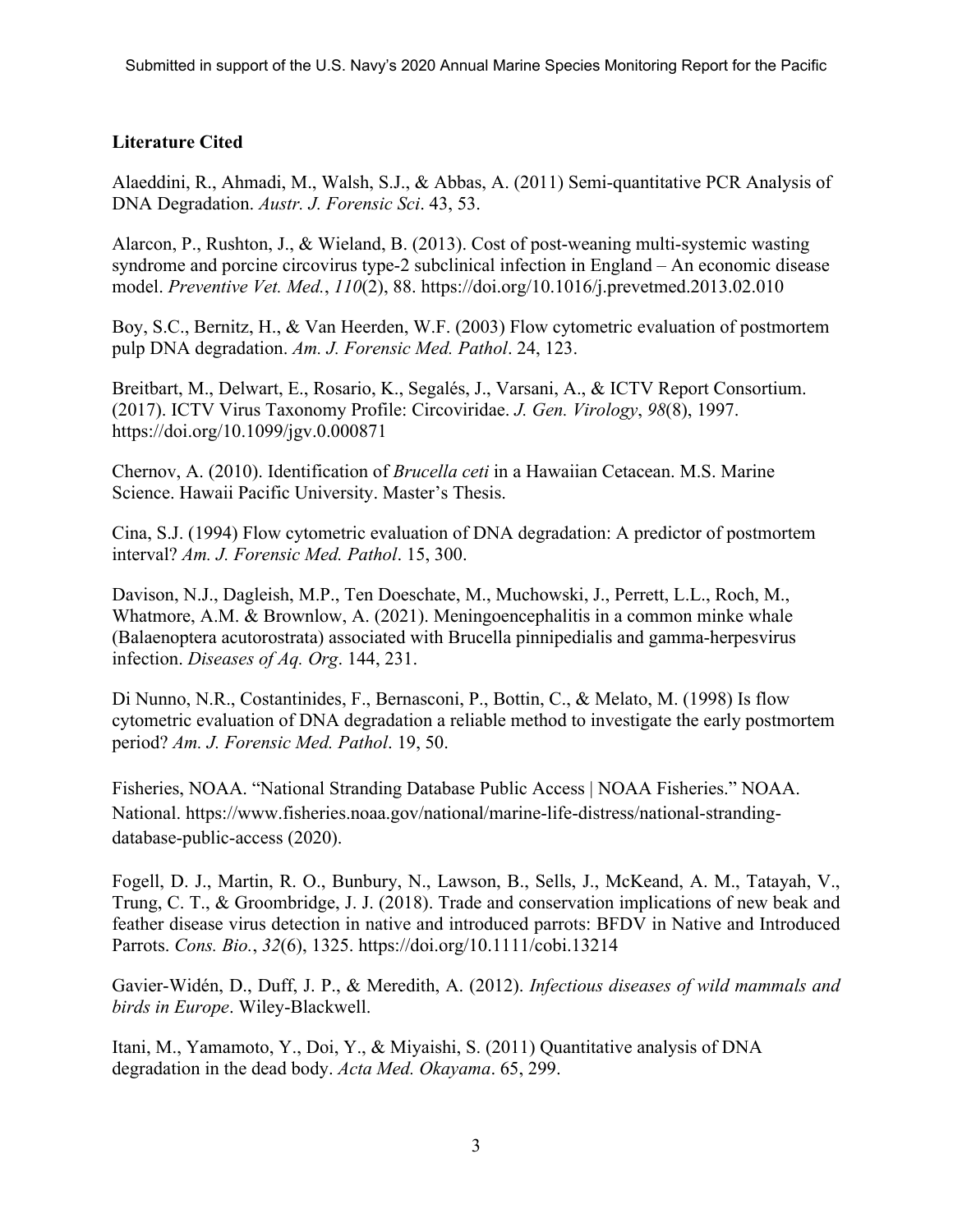Jacob, J.M., West, K.L., Levine. G., Sanchez, S., & Jensen, B.A. (2016). Initial characterization of the novel beaked whale morbillivirus in Hawaiian cetaceans. *Diseases of Aq. Org.* 117, 215.

Johnson, L.A. & Ferris, J.A. (2002) Analysis of postmortem DNA degradation by single-cell gel electrophoresis. *Forensic Sci. Int*. 126, 43.

Landrau-Giovanetti, N. (2019) *Detection and characterization of emerging pathogens in stranded cetaceans.* University of Florida, PhD dissertation.

Landrau-Giovannetti, N., Subramaniam, K., Brown, M. A., Ng, T. F. F., Rotstein, D. S., West, K., Frasca, S., & Waltzek, T. B. (2020). Genomic characterization of a novel circovirus from a stranded Longman's beaked whale (Indopacetus pacificus). *Virus Res.*, *277*, 197826. https://doi.org/10.1016/j.virusres.2019.197826

Larkin, B., Iaschi, S., Dadour, I., & Tay, G.K. (2010) Using accumulated degree-days to estimate postmortem interval from the DNA yield of porcine skeletal muscle. *Forensic Sci. Med. Pathol*. 6, 83.

Li, S.S., Zhao, C.M., Liu, Q., & Liu, L. (2011) Early PMI estimation by DNA degradation of human hepatocytes at different temperatures. *Chin. J. Forensic Med.* 26, 4.

Liu, C.Q. & Xiong, P. (2003) The relationship between the postmortem interval and the changes of DNA content in rabbit's cornea epithelial and endothelium by the computerized image analysis. *Fa Yi Xue Za Zhi* 19, 76.

Liu, L., Shu, X., Ren, L., Zhou, H., Li, Y., Liu,W., Zhu, C., Liu, L. (2007) Determination of the early time of death by computerized image analysis of DNA degradation: Which is the best quantitative indicator of DNA degradation? *J. Huazhong Univ. Sci. Technol. Med. Sci*. 27, 362.

Lőrincz, M., Cságola, A., Farkas, S. L., Székely, C., & Tuboly, T. (2011). First detection and analysis of a fish circovirus. *J. Gen. Virology, 92*(8), 1817. https://doi.org/10.1099/vir.0.031344- 0

Madea, B. (2015) Supravitality in tissues. In Estimation of the Time since Death, 3rd ed.; Madea, B., Ed.; *CRC Press*: Boca Raton, FL, USA, pp. 17-40.

Madea, B. & Henssge, C.(1990) Electrical excitability of skeletal muscle postmortem in casework. *Forensic Sci. Int*. 47, 207.

Mansour, H., Krebs, O., Pinnschmidt, H.O., Griem, N., Hammann-Ehrt, I., & Püschel, K. (2019) Factors affecting dental DNA in various real post-mortem conditions. *Int. J. Legal Med*. 133, 1751.

Mazzariol, S., Marcer, F., Mignone, W., & Serracca, L. 2012. Dolphin morbillivirus and Toxoplasma gondii coinfection in a Mediterranean fin whale (*Balaenoptera physalus*). *BMC Vet. Res*. 8(1):20.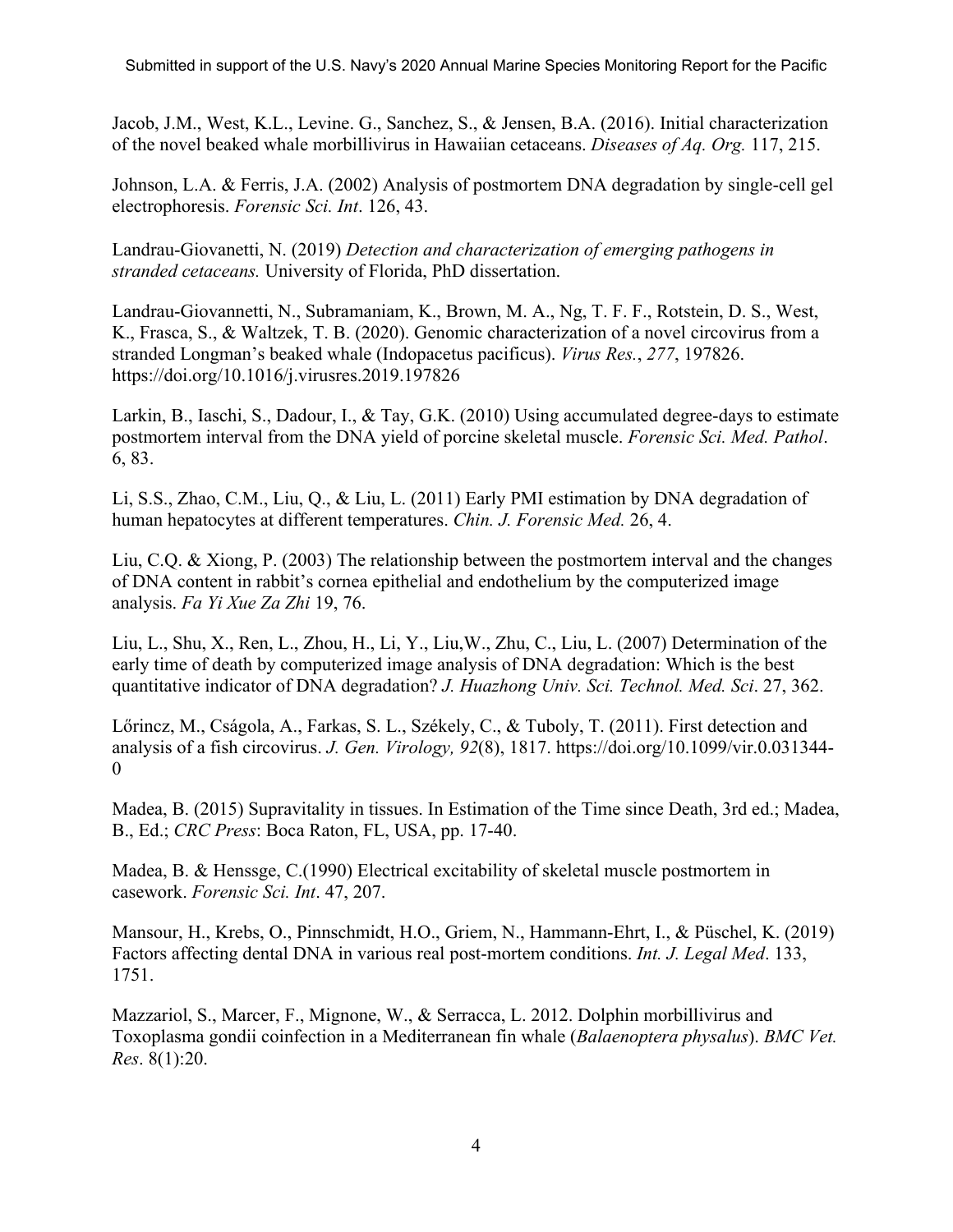Nazir, M.S., Smith, J.A., & Goodwin,W. (2011) DNA degradation in post-mortem soft muscle tissues in relation to accumulated degree-days (ADD). *Forensic Sci. Int. Genetics Suppl. Series 3*, e536.

O'Dea, M., Kabay, M., Carr, J., Wilcox, G., & Richards, R. (2011). Porcine circovirus-associated disease in weaner pigs in Western Australia: PRODUCTION ANIMALS. *Aus. Vet. J.*, *89*(4), 122. https://doi.org/10.1111/j.1751-0813.2010.00680.x

Peters, A., Patterson, E. I., Baker, B. G. B., Holdsworth, M., Sarker, S., Ghorashi, S. A., & Raidal, S. R. (2014). Evidence of psittacine beak and feather disease virus spillover into wild critically endangered orange-bellied parrots (*Neophema chrysogaster*) *Journal of Wildlife Diseases*, *50*(2), 288–296. https://doi.org/10.7589/2013-05-121

Rose, N., Opriessnig, T., Grasland, B., & Jestin, A. (2012). Epidemiology and transmission of porcine circovirus type 2 (PCV2). *Virus Research*, *164*(1), 78–89. https://doi.org/10.1016/j.virusres.2011.12.002

Rotstein, D., West, K.L., Levine, G., Lockhart, S., Raverty, S., Morshed, M., & Rowles, T. (2010). *Cryptococcus gattii* VG1 in a spinner dolphin (*Stenella longirostris*) from Hawaii. *J. Zoo & Wildlife Med*. 41:181.

Sarker, S., Forwood, J., Ghorashi, S., Peters, A., & Raidal, S. (2015). Beak and feather disease virus genotypes in Australian parrots reveal flexible host-switching. *Aus. Vet. J.*, *93*(12), 471. https://doi.org/10.1111/avj.12389

Seo, H. W., Park, S.-J., Park, C., & Chae, C. (2014). Interaction of porcine circovirus type 2 and *Mycoplasma hyopneumoniae* vaccines on dually infected pigs. *Vaccine*, *32*(21), 2480. https://doi.org/10.1016/j.vaccine.2014.02.088

Simonis, Brownell, J., Thayre, B. J., Trickey, J. S., Oleson, E. M., Huntington, R., & Baumann-Pickering, S. (2020). Co-occurrence of beaked whale strandings and naval sonar in the Mariana Islands, Western Pacific. *PRS. B, Bio. Sci.*, *287*(1921), 20200070. https://doi.org/10.1098/rspb.2020.0070

Shukla, R.K. (2017) Forensic application of comet assay: An emerging technique. *Forensic Sci. Res*. 2, 180.

Tozzo, P., Scrivano, S., Sanavio, M., & Caenazzo, L. (2020). The Role of DNA Degradation in the Estimation of Post-Mortem Interval: A Systematic Review of the Current Literature. *International Journal of Molecular Sciences*, *21*(10), 3540. https://doi.org/10.3390/ijms21103540.

Vargas-Castro, I., Melero, M., Crespo-Picazo, de los Angeles Jimenez, M., Sierra, E., Rubio-Guerri, C., Arbelo, M., Fernandez, A., Garcia-Parraga D., & Sanchez-Vizcaino, J. M. (2021). Systematic determination of herpesvirus in free-ranging cetaceans stranded in the Western Mediterranean: Tissue tropism and associated lesion. *Viruses* 13: 2180.